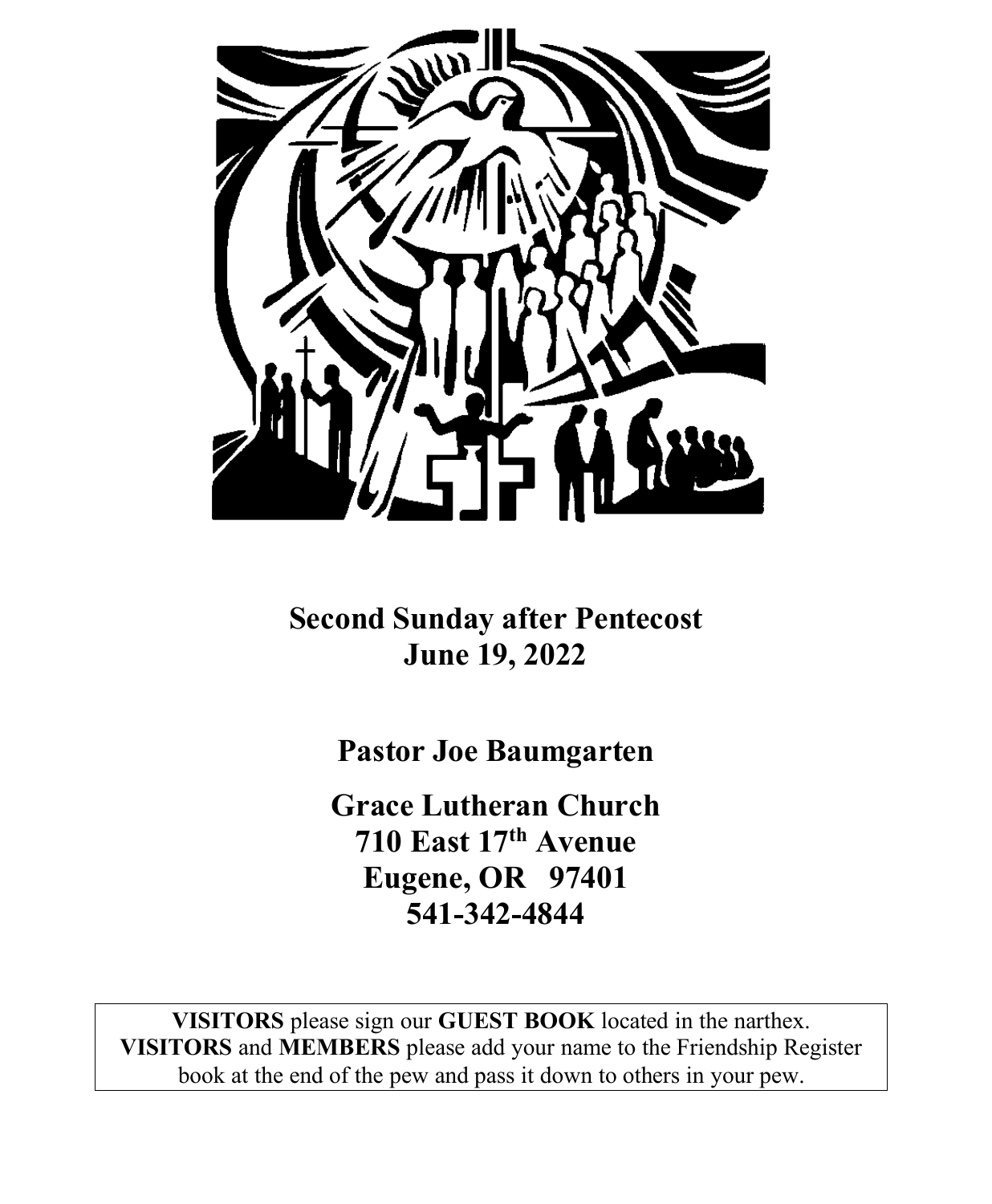

 <sup>-2-</sup>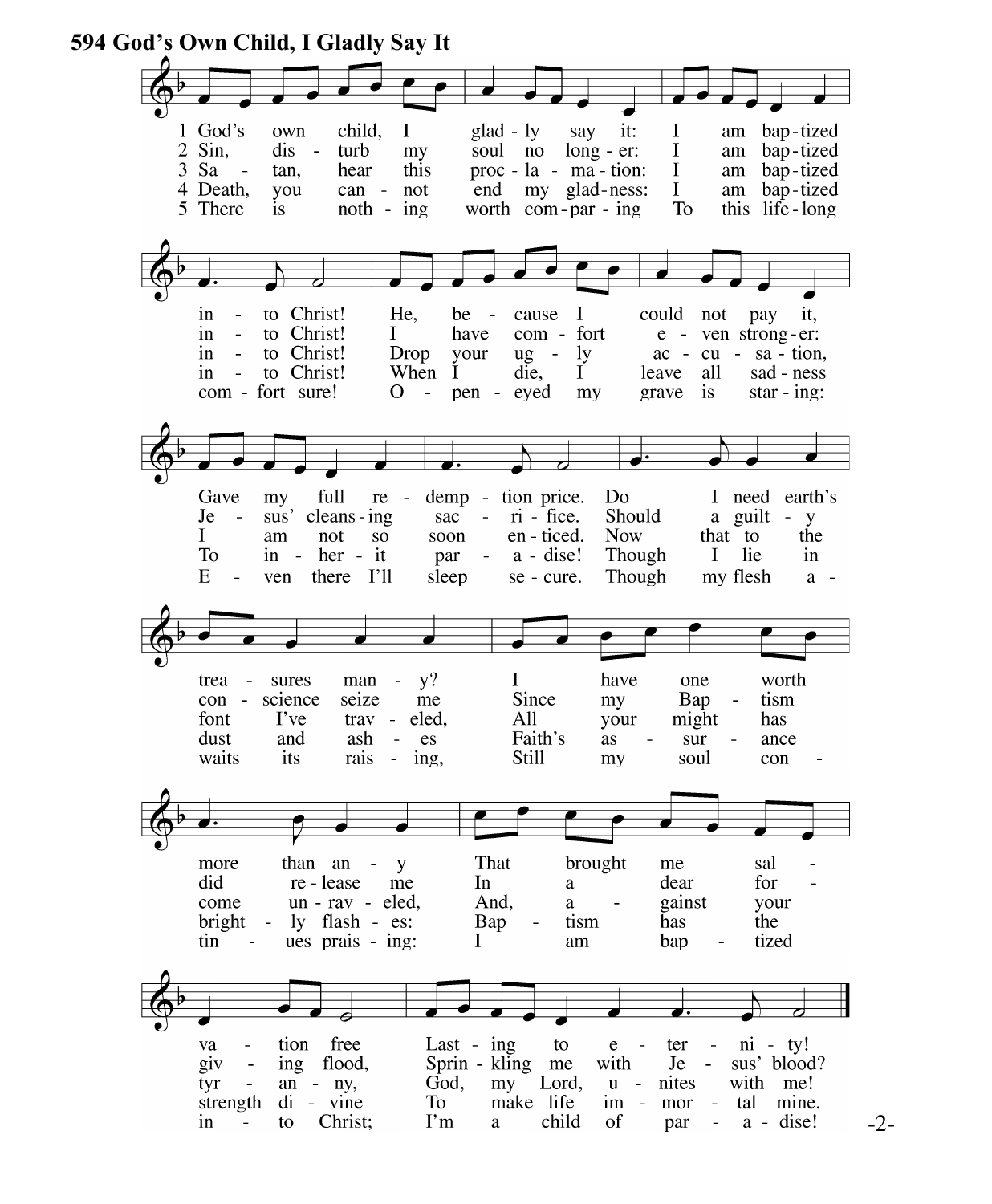Text: Erdmann Neumeister, 1671–1756; tr. Robert E. Voelker, 1957 Tune: Johann Caspar Bachofen, 1695–1755, alt. Text: © 1991 Robert E. Voelker. Used by permission: LSB Hymn License no. 110004643 Tune: Public domain

# **Confession and Absolution**

*The sign of the cross may be made by all in remembrance of their Baptism.*

- P In the name of the Father and of the Son and of the Holy Spirit.
- C **Amen.**
- P If we say we have no sin, we deceive ourselves, and the truth is not in us.
- C **But if we confess our sins, God, who is faithful and just, will forgive our sins and cleanse us from all unrighteousness.**

*Silence for reflection on God's Word and for self-examination.*

- C **Almighty God, have mercy upon us, forgive us our sins, and lead us to everlasting life. Amen.**
- P Almighty God in His mercy has given His Son to die for you and for His sake forgives you all your sins. As a called and ordained servant of Christ, and by His authority, I therefore forgive you all your sins in the name of the Father and of the Son and of the Holy Spirit.
- C **Amen.**

# **Service of the Word**

**Introit** *Psalm 71:20–24; antiphon: v. 3*

Be to me a rock of refuge, to which I may continually come;

## **you have given the command to save me, for you are my rock and my fortress.**

You who have made me see many troubles and calamities will revive me again;

**from the depths of the earth you will bring me up again.**

You will increase my greatness

# **and comfort me again.**

I will also praise you with the harp for your faithfulness, O my God; **I will sing praises to you with the lyre, O Holy One of Israel.**

My lips will shout for joy, when I sing praises to you; **my soul also, which you have redeemed.**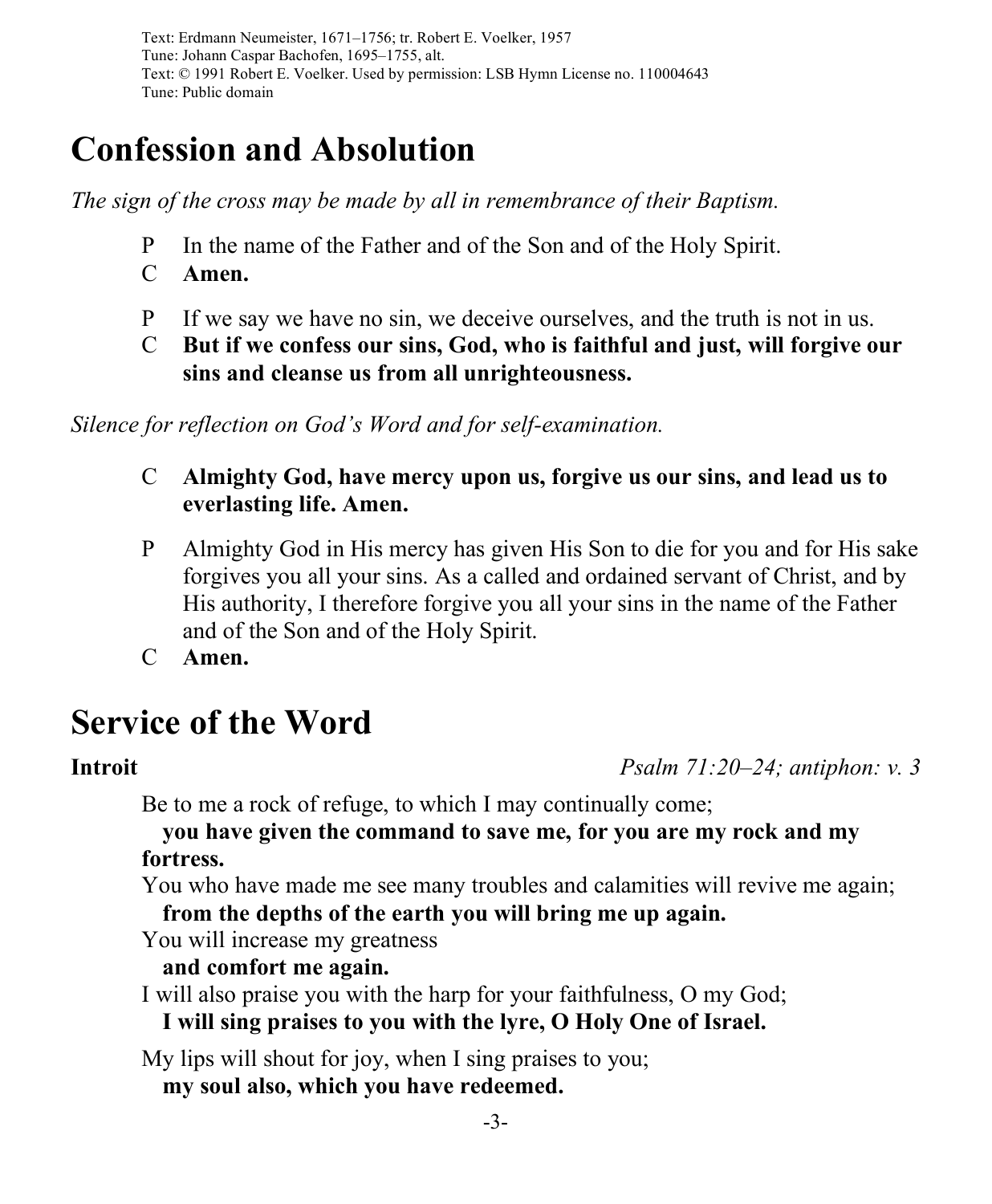And my tongue will talk of your righteous help all the day long,

**for they have been put to shame and disappointed who sought to do me hurt.**

**Glory be to the Father and to the Son**

**and to the Holy Spirit;**

**as it was in the beginning,**

**is now, and will be forever. Amen.**

Be to me a rock of refuge, to which I may continually come;

**you have given the command to save me, for you are my rock and my fortress.**

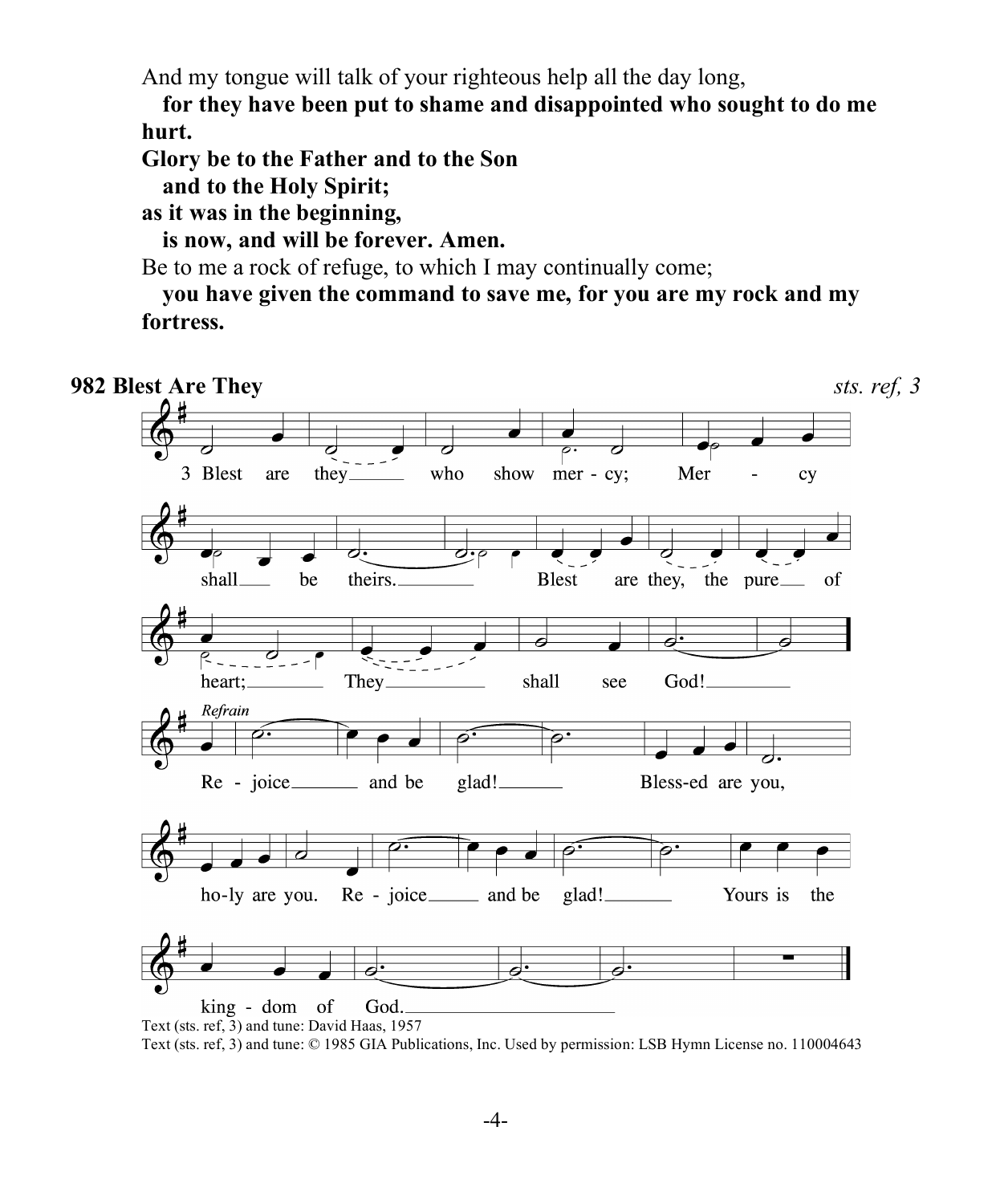### **947 All Glory Be to God on High**



Tune: attr. Nicolaus Decius, c. 1485–after 1546

Text: © 2006 Concordia Publishing House. Used by permission: LSB Hymn License no. 110004643 Tune: Public domain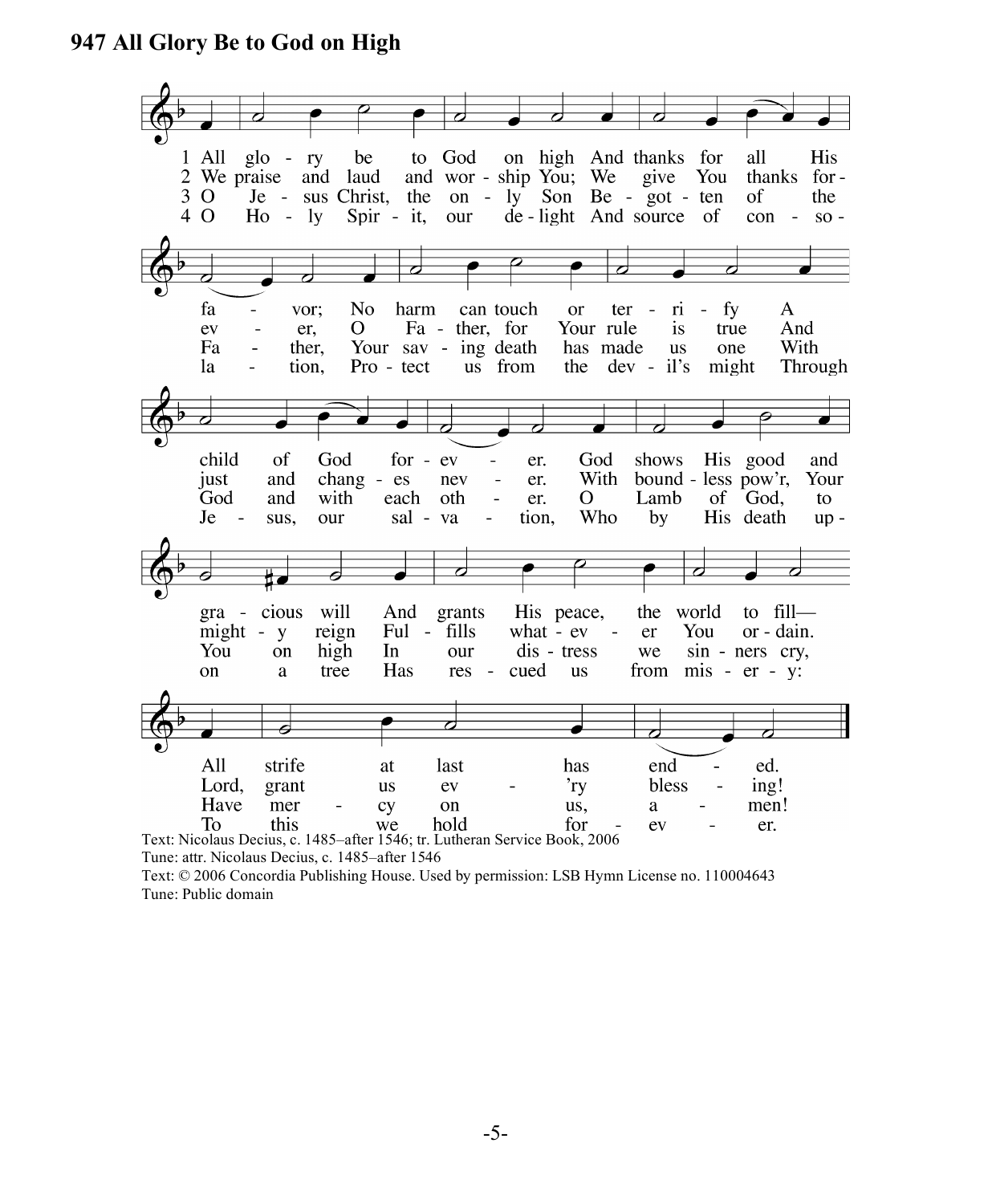### **Salutation and Collect of the Day**

- P The Lord be with you.
- C **And also with you.**
- P Let us pray.

O God, You have prepared for those who love You such good things as surpass our understanding. Cast out all sins and evil desires from us, and pour into our hearts Your Holy Spirit to guide us into all blessedness; through

-5-

Jesus Christ, Your Son, our Lord, who lives and reigns with You and the Holy Spirit, one God, now and forever.

C **Amen.**

# **Old Testament Reading** *Isaiah 65:1–9*

<sup>1</sup>I was ready to be sought by those who did not ask for me; I was ready to be found by those who did not seek me. I said, "Here am I, here am I," to a nation that was not called by my name. <sup>2</sup>I spread out my hands all the day to a rebellious people, who walk in a way that is not good, following their own devices; <sup>3</sup>a people who provoke me to my face continually, sacrificing in gardens and making offerings on bricks; 4 who sit in tombs, and spend the night in secret places; who eat pig's flesh, and broth of tainted meat is in their vessels; <sup>5</sup>who say, "Keep to yourself, do not come near me, for I am too holy for you." These are a smoke in my nostrils, a fire that burns all the day. 6 Behold, it is written before me: "I will not keep silent, but I will repay; I will indeed repay into their bosom <sup>7</sup>both your iniquities and your fathers' iniquities together, says the LORD; because they made offerings on the mountains and insulted me on the hills,  $\sim$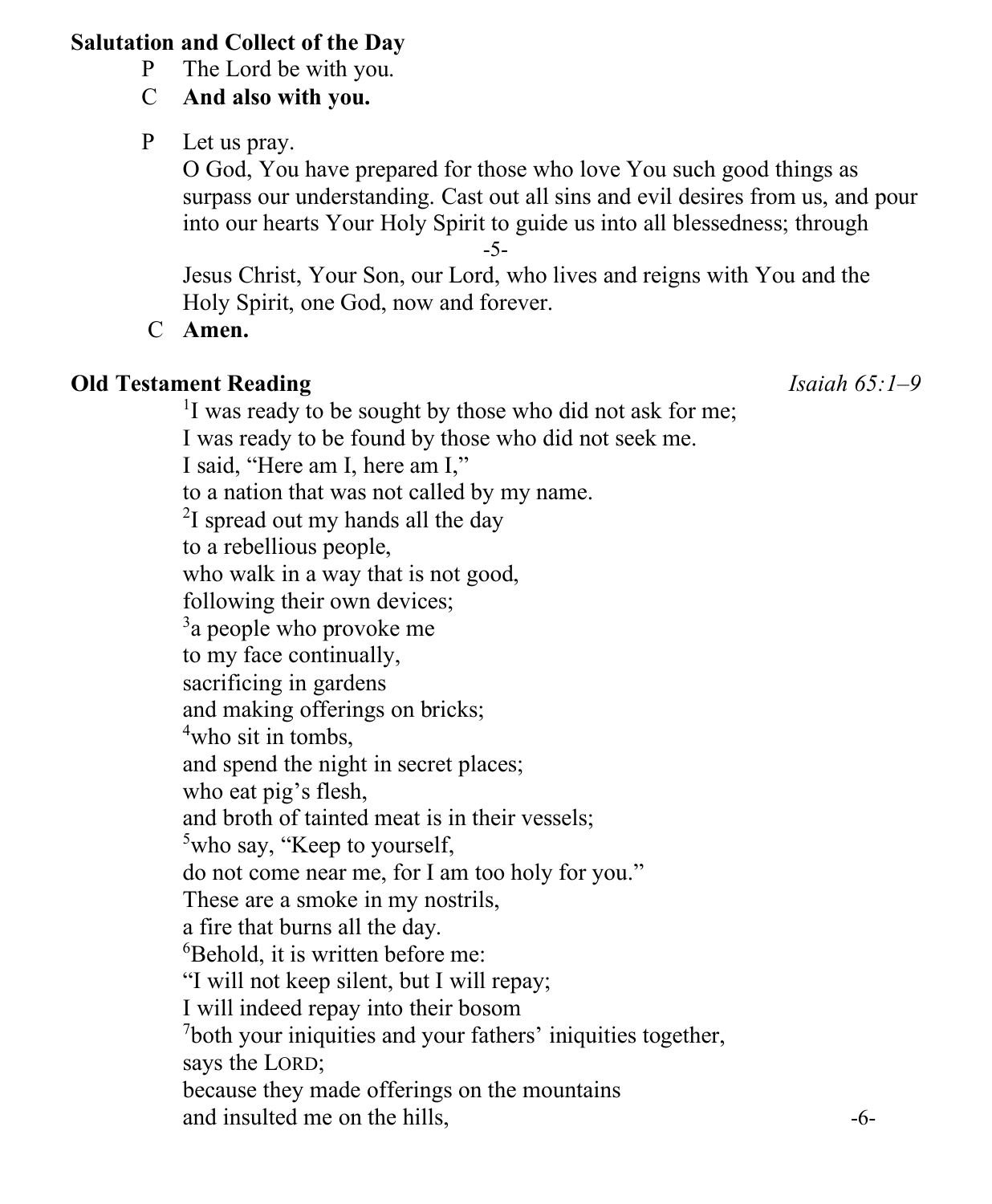I will measure into their bosom payment for their former deeds." <sup>8</sup>Thus says the LORD: "As the new wine is found in the cluster, and they say, 'Do not destroy it, for there is a blessing in it,' so I will do for my servants' sake, and not destroy them all. <sup>9</sup>I will bring forth offspring from Jacob, and from Judah possessors of my mountains; my chosen shall possess it, and my servants shall dwell there."

- A This is the Word of the Lord.
- C **Thanks be to God.**

### **Epistle** *Galatians 3:23—4:7*

 $^{23}$ Now before faith came, we were held captive under the law, imprisoned until the coming faith would be revealed.  $^{24}$ So then, the law was our guardian until Christ came, in order that we might be justified by faith.  $25$ But now that faith has come, we are no longer under a guardian, 26for in Christ Jesus you are all sons of God, through faith. <sup>27</sup>For as many of you as were baptized into Christ have put on Christ.  $28$ There is neither Jew nor Greek, there is neither slave nor free, there is neither male nor female, for you are all one in Christ Jesus. 29And if you are Christ's, then you are Abraham's offspring, heirs according to promise.

<sup>1</sup>I mean that the heir, as long as he is a child, is no different from a slave, though he is the owner of everything, <sup>2</sup>but he is under guardians and managers until the date set by his father.  $3$ In the same way we also, when we were children, were enslaved to the elementary principles of the world. <sup>4</sup>But when the fullness of time had come, God sent forth his Son, born of woman, born under the law, <sup>5</sup>to redeem those who were under the law, so that we might receive adoption as sons. <sup>6</sup>And because you are sons, God has sent the Spirit of his Son into our hearts, crying, "Abba! Father!" <sup>7</sup>So you are no longer a slave, but a son, and if a son, then an heir through God.

- A This is the Word of the Lord.
- C **Thanks be to God.**

*Stand*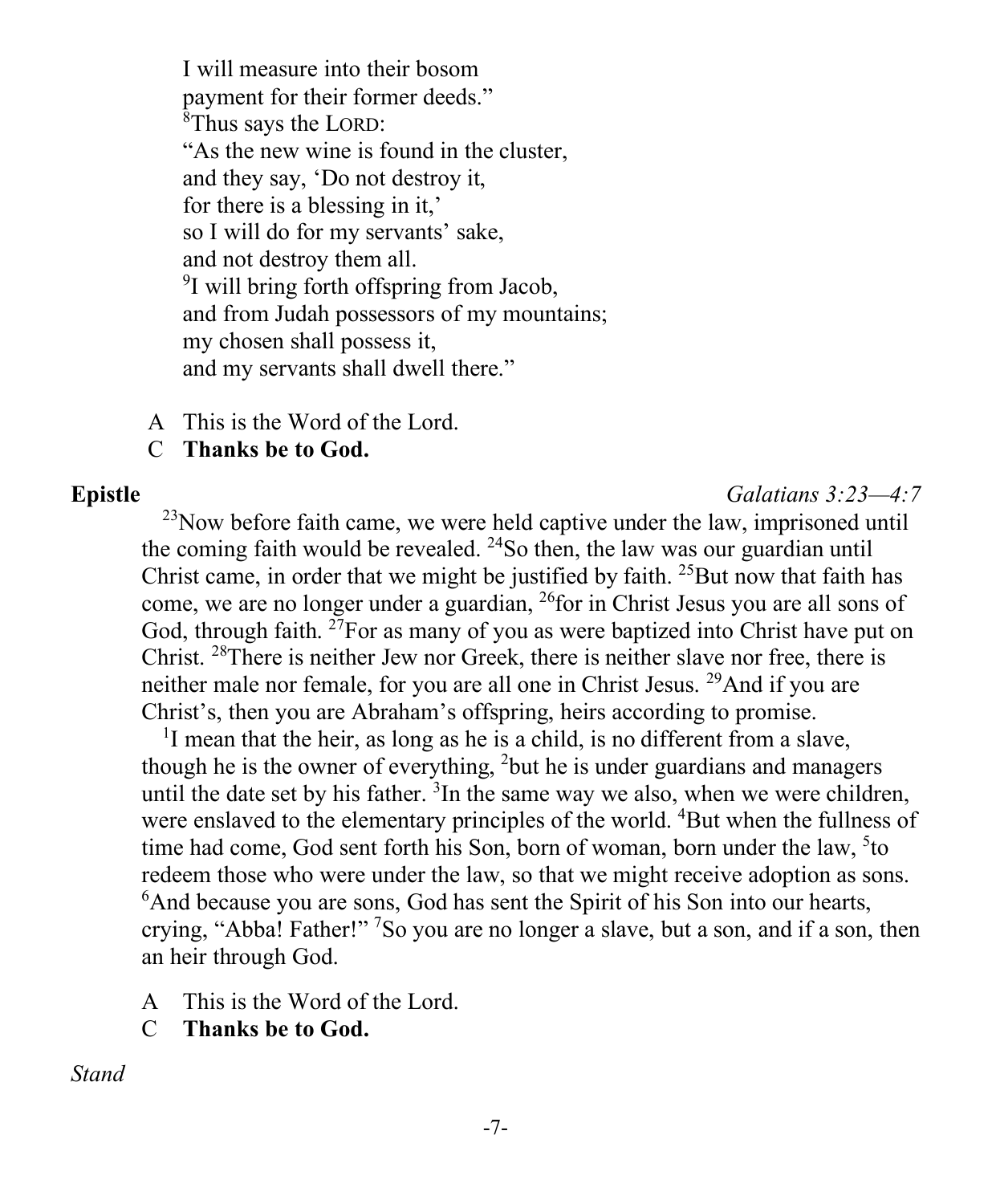

Tune: © 1985 Fintan O'Carroll and Christopher Walker, admin. OCP Publications. Used by permission: LSB Hymn License no. 110004643

**Holy Gospel** *Luke 8:26–39*

P The Holy Gospel according to St. Luke, the eighth chapter.

### C **Glory to You, O Lord.**

 $^{26}$ Then they sailed to the country of the Gerasenes, which is opposite Galilee. <sup>27</sup>When Jesus had stepped out on land, there met him a man from the city who had demons. For a long time he had worn no clothes, and he had not lived in a house but among the tombs. 28When he saw Jesus, he cried out and fell down before him and said with a loud voice, "What have you to do with me, Jesus, Son of the Most High God? I beg you, do not torment me." <sup>29</sup>For he had commanded the unclean spirit to come out of the man. (For many a time it had seized him. He was kept under guard and bound with chains and shackles, but he would break the bonds and be driven by the demon into the desert.)  $30$ Jesus then asked him, "What is your name?" And he said, "Legion," for many demons had entered him. <sup>31</sup>And they begged him not to command them to depart into the abyss.  $32$ Now a large herd of pigs was feeding there on the hillside, and they begged him to let them enter these. So he gave them permission. <sup>33</sup>Then the demons came out of the man and entered the pigs, and the herd rushed down the steep bank into the lake and were drowned.

 $34$ When the herdsmen saw what had happened, they fled and told it in the city and in the country. 35Then people went out to see what had happened, and they came to Jesus and found the man from whom the demons had gone, sitting at the feet of Jesus, clothed and in his right mind, and they were afraid. <sup>36</sup>And those who had seen it told them how the demon-possessed man had been healed. <sup>37</sup>Then all the people of the surrounding country of the Gerasenes asked him to depart from them, for they were seized with great fear. So he got into the boat and returned.  $38$ The man from whom the demons had gone begged that he might be with him, but Jesus sent him away, saying, <sup>39</sup> Return to your home, and declare how much God has done for you." And he went away, proclaiming throughout the whole city how much Jesus had done for him.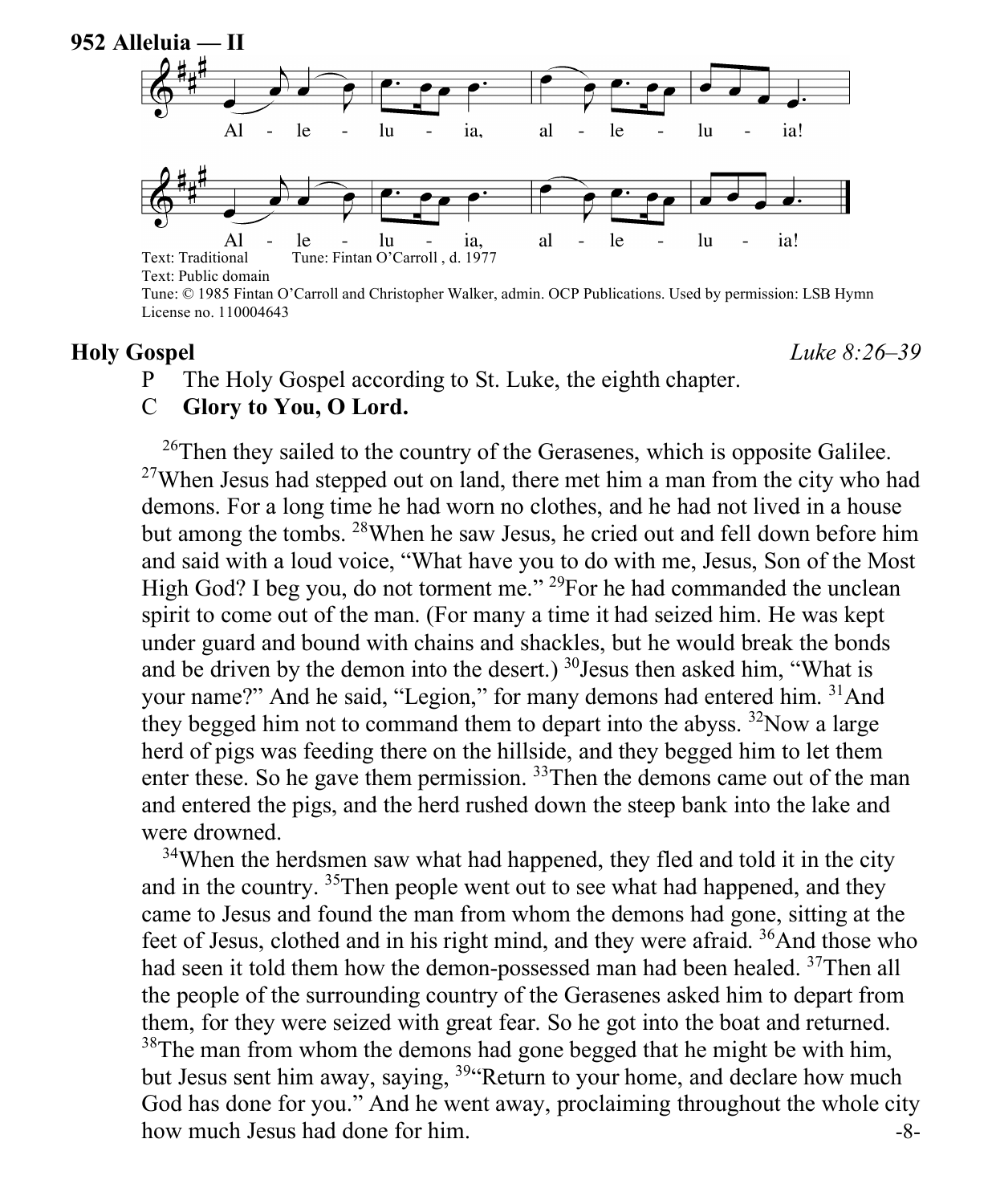- P This is the Gospel of the Lord.
- C **Praise to You, O Christ.**

#### **953 We All Believe in One True God**



**570 Just as I Am, without One Plea**

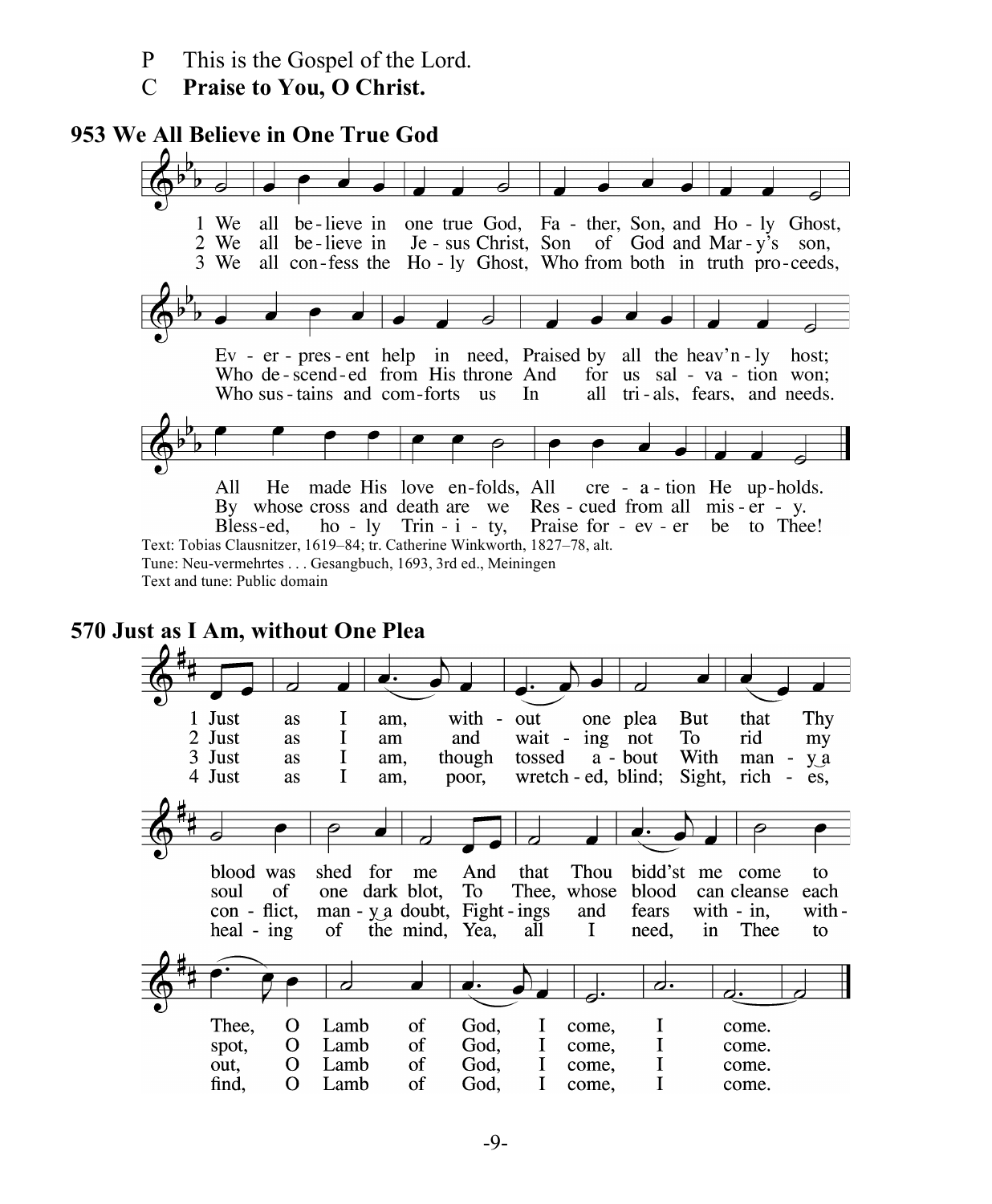- 5 Just as I am, Thou wilt receive, Wilt welcome, pardon, cleanse, relieve; Because Thy promise I believe, O Lamb of God, I come, I come.
- 6 Just as I am; Thy love unknown Has broken ev'ry barrier down; Now to be Thine, yea, Thine alone, O Lamb of God, I come, I come. Text: Charlotte Elliott, 1789–1871 Tune: William B. Bradbury, 1816–68 Text and tune: Public domain

and the contract of the contract of the contract of the contract of the contract of the contract of

#### **Sermon**

### **Prayer of the Church**

### **Offertory**

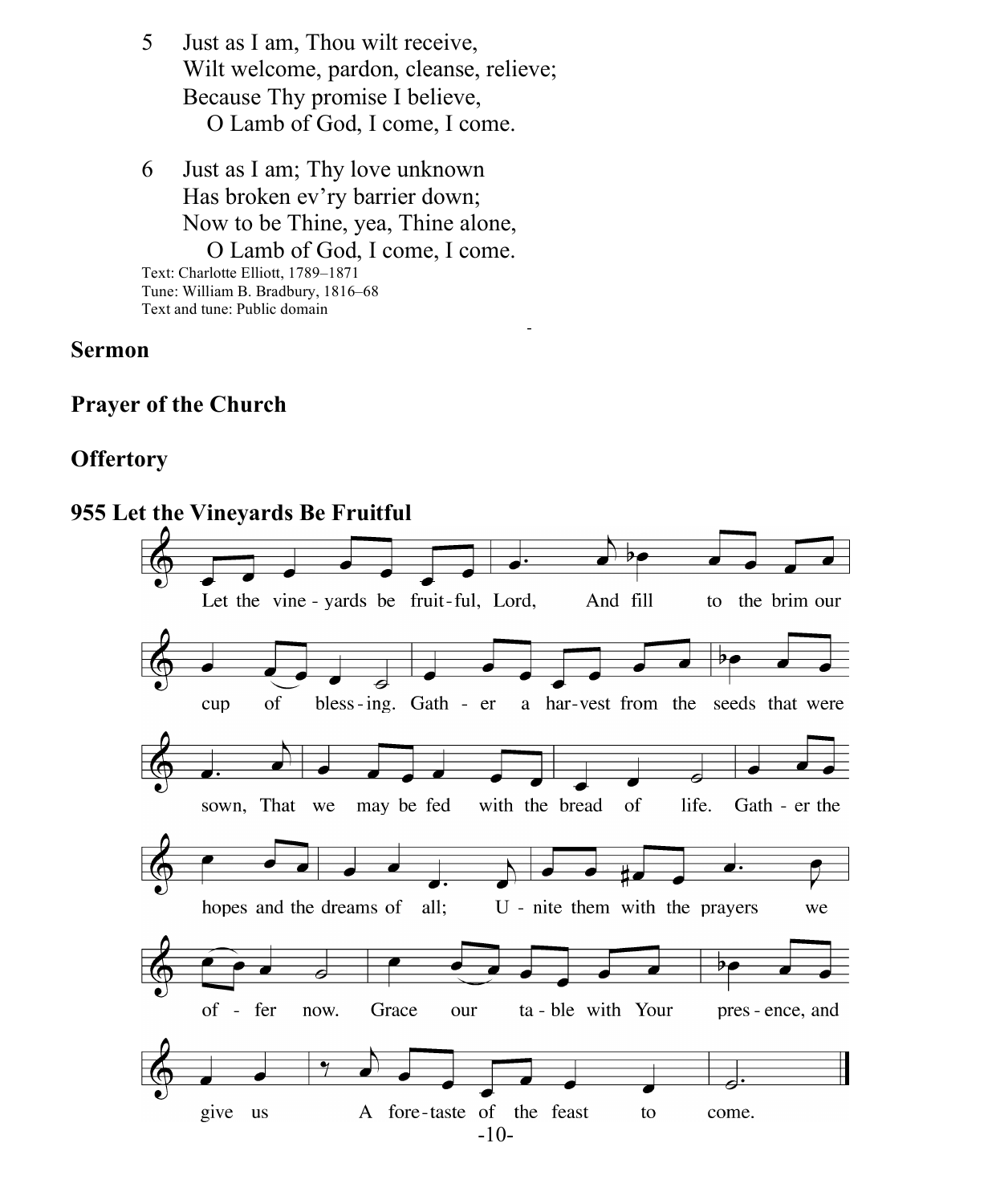# **Service of the Sacrament**

## **Preface** *LSB 160*

- P The Lord be with you.
- C **And also with you.**
- P Lift up your hearts.
- C **We lift them to the Lord.**
- P Let us give thanks to the Lord our God.
- C **It is right to give Him thanks and praise.**
- P It is truly good, right, and salutary that we should at all times and in all places give thanks to You, holy Lord, almighty Father, everlasting God, through Jesus Christ, our Lord, who, having created all things, took on human flesh and was born of the virgin Mary. For our sake He died on the cross and rose from the dead to put an end to death, thus fulfilling Your will and gaining for You a holy people. Therefore with angels and archangels and with all the company of heaven we laud and magnify Your glorious name, evermore praising You and saying:

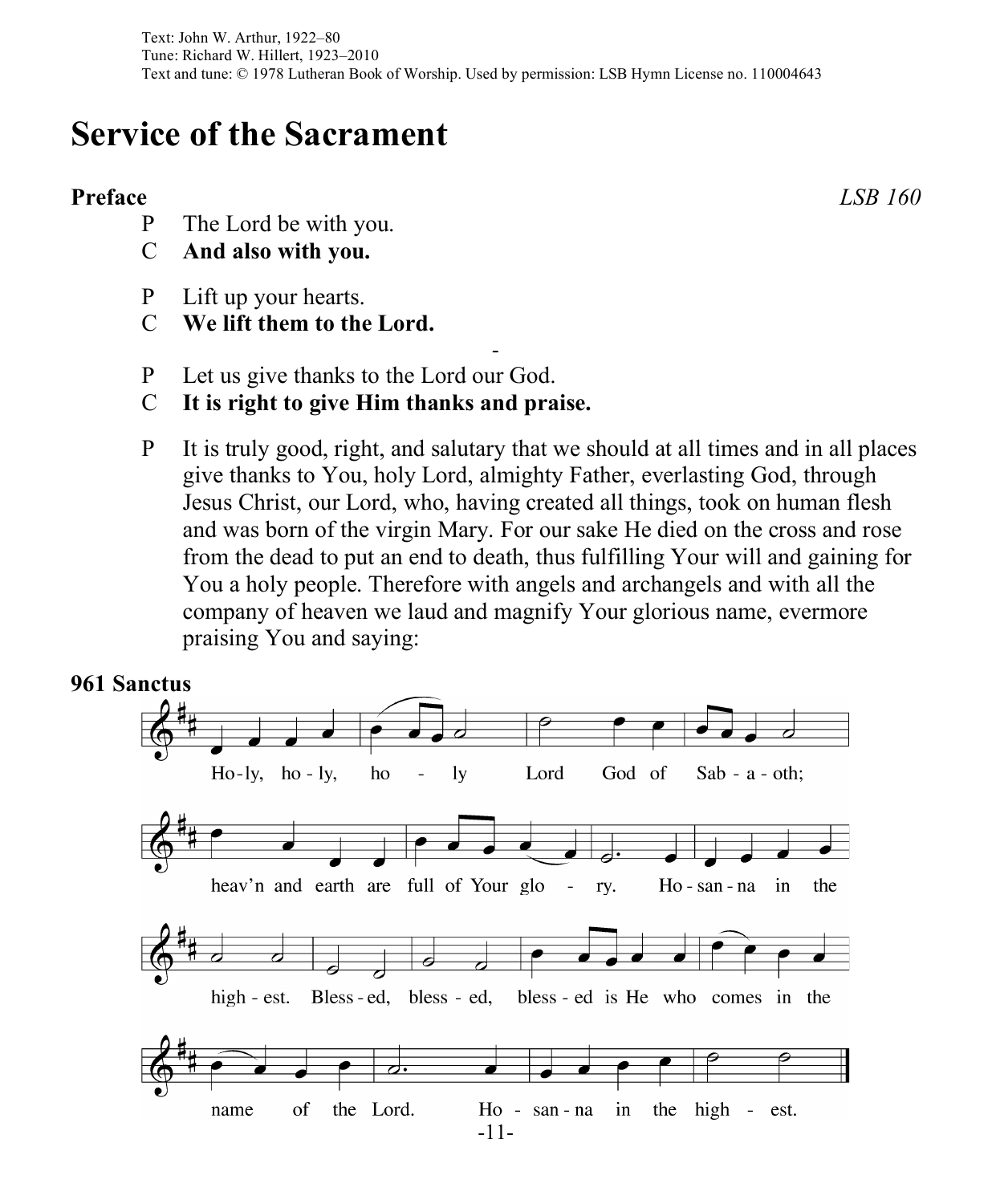Text: Traditional; tr. International Consultation on English Texts, alt. Tune: Mark L. Bender, 1951 Text: © 1975 International Consultation on English Texts. Used by permission: LSB Hymn License no. 110004643 Tune: © 2006 Concordia Publishing House. Used by permission: LSB Hymn License no. 110004643

# **Prayer of Thanksgiving** *LSB 161*

P Blessed are You, Lord of heaven and earth, for You have had mercy on those whom You created and sent Your only-begotten Son into our flesh to bear our sin and be our Savior. With repentant joy we receive the salvation accomplished for us by the all-availing sacrifice of His body and His blood on the cross.

Gathered in the name and the remembrance of Jesus, we beg You, O Lord, to forgive, renew, and strengthen us with Your Word and Spirit. Grant us faithfully to eat His body and drink His blood as He bids us do in His own testament. Gather us together, we pray, from the ends of the earth to celebrate with all the faithful the marriage feast of the Lamb in His kingdom, which has no end. Graciously receive our prayers; deliver and preserve us. To You alone, O Father, be all glory, honor, and worship, with the Son and the Holy Spirit, one God, now and forever.

C **Amen.**

# **The Words of Our Lord**

P Our Lord Jesus Christ, on the night when He was betrayed, took bread, and when He had given thanks, He broke it and gave it to the disciples and said: "Take, eat; this is My body, which is given for you. This do in remembrance of Me."

In the same way also He took the cup after supper, and when He had given thanks, He gave it to them, saying: "Drink of it, all of you; this cup is the new testament in My blood, which is shed for you for the forgiveness of sins. This do, as often as you drink it, in remembrance of Me."

- P As often as we eat this bread and drink this cup, we proclaim the Lord's death until He comes.
- C **Amen. Come, Lord Jesus.**
- P O Lord Jesus Christ, remember us in Your kingdom and teach us to pray: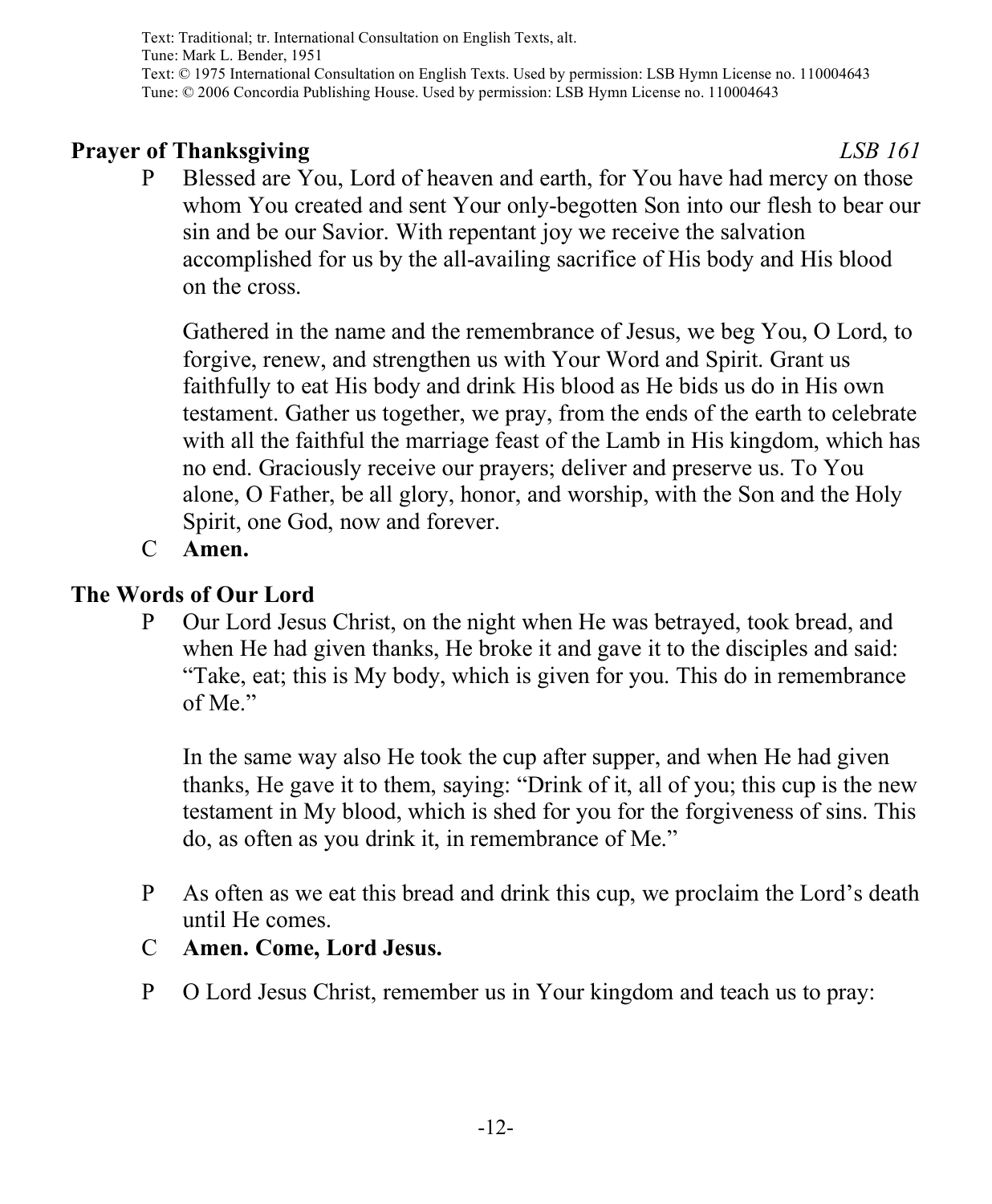## **Lord's Prayer**

C **Our Father who art in heaven, hallowed be Thy name, Thy kingdom come, Thy will be done on earth as it is in heaven; give us this day our daily bread; and forgive us our trespasses as we forgive those who trespass against us; and lead us not into temptation, but deliver us from evil. For Thine is the kingdom**

### **and the power and the glory forever and ever. Amen.**

### **Pax Domini** *LSB 163*

- P The peace of the Lord be with you always.
- C **Amen.**

### **434 Lamb of God, Pure and Holy**

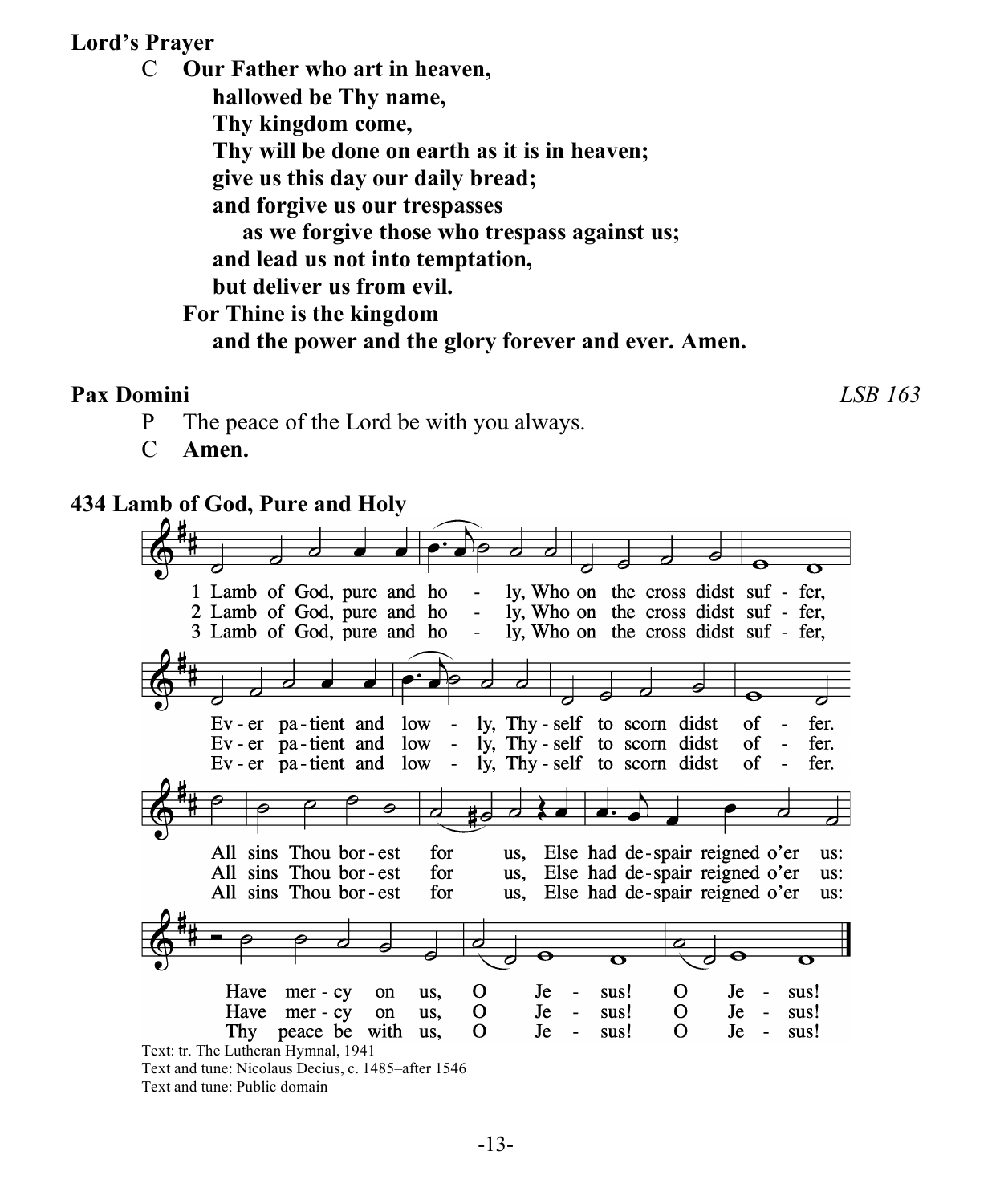# **Distribution**

#### **617 O Lord, We Praise Thee**  $1\,$  O Thee, bless Thee, and a - dore Lord, we praise Thee, 2 Thy  $ho - ly$ bod  $\equiv$ y in  $\sim$ to death was  $giv - en$ , 3 May God be - stow **us** His grace and fa on  $\sim 10^{-1}$ vor Ξ In thanks -  $giv - ing$ bow be  $\sim$ fore Thee. Thou with Thy great - er Life to win for **us** in heav en. No. That we fol - low Christ Sav And  $\frac{1}{2}$  ive to  $\frac{1}{2}$  $_{\rm our}$ ior  $bod - y$ and Thy blood didst nour - ish Our weak souls that love than this to Thee could bind us: May this feast there geth - er here in love and  $u - ni$ on Nor de - spise this  $\overline{\mathbf{o}}$ flour ish:  $\overline{O}$ Lord, have mer they may  $cy!$ re - mind Lord, have mer of us!  $\Omega$  $cy!$ nion! blest Com - mu  $\overline{\phantom{a}}$  $\Omega$ Lord, have mer  $cy!$ May Thy  $bod - y$ , Lord, born of That  $Mar - y$ , our Lord, Thy kind - ness did **SO** con - strain Thee That Thy Spir - it Let not Thy good for - sake us; Grant that sins and sor - rows did car - ry, And Thy blood for us plead blood should bless and sus-tain me. All our debt Thou hast paid; heav'n  $-1y$  - mind  $-ed$  He make us; Give Thy Church, Lord, to see  $\overline{\mathbf{o}}$ a O Lord, have mer In all tri - al. fear. and need: cy! Peace with God once more is made: O Lord, have mer  $cy!$ Days of peace and  $u - ni - ty$ : O Lord, have mer  $cy!$ Text: tr. The Lutheran Hymnal, 1941, alt.; (st. 1): German, 14th cent.; (sts. 2–3): Martin Luther, 1483–1546

Tune: Geystliche gesangk Buchleyn, 1524, Wittenberg, ed. Johann Walter Text: © 1941 Concordia Publishing House. Used by permission: LSB Hymn License no. 110004643 Tune: Public domain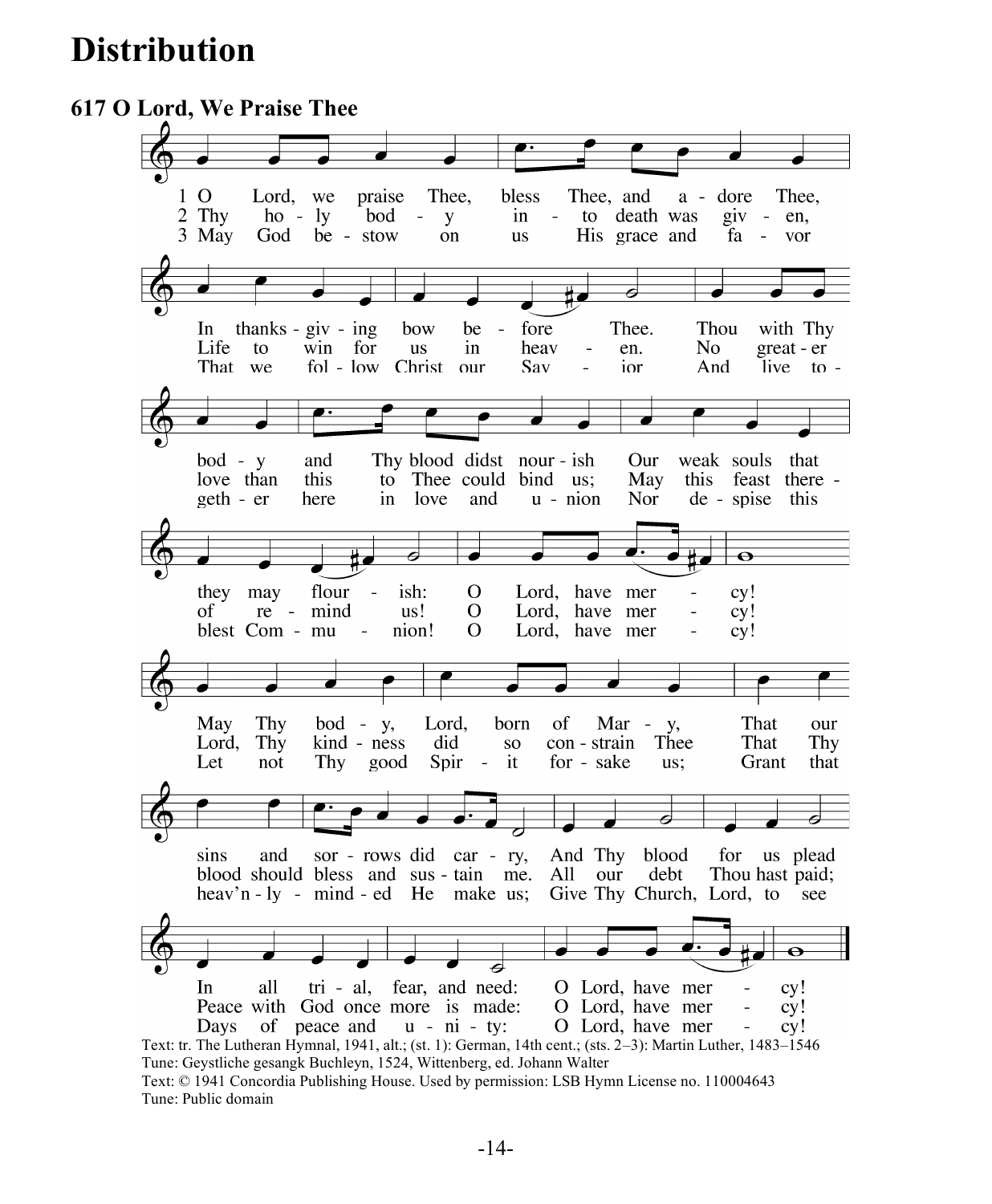# **Post-Communion Collect**

A Let us pray.

We give thanks to You, almighty God, that You have refreshed us through this salutary gift, and we implore You that of Your mercy You would strengthen us through the same in faith toward You and in fervent love toward one another; through Jesus Christ, Your Son, our Lord, who lives and reigns with You and the Holy Spirit, one God, now and forever.

C **Amen.**

# **Benediction** *LSB 166*

- P The Lord bless you and keep you. The Lord make His face shine on you and be gracious to you. The Lord look upon you with favor and give you peace.
- C **Amen.**

# **643 Sent Forth by God's Blessing**

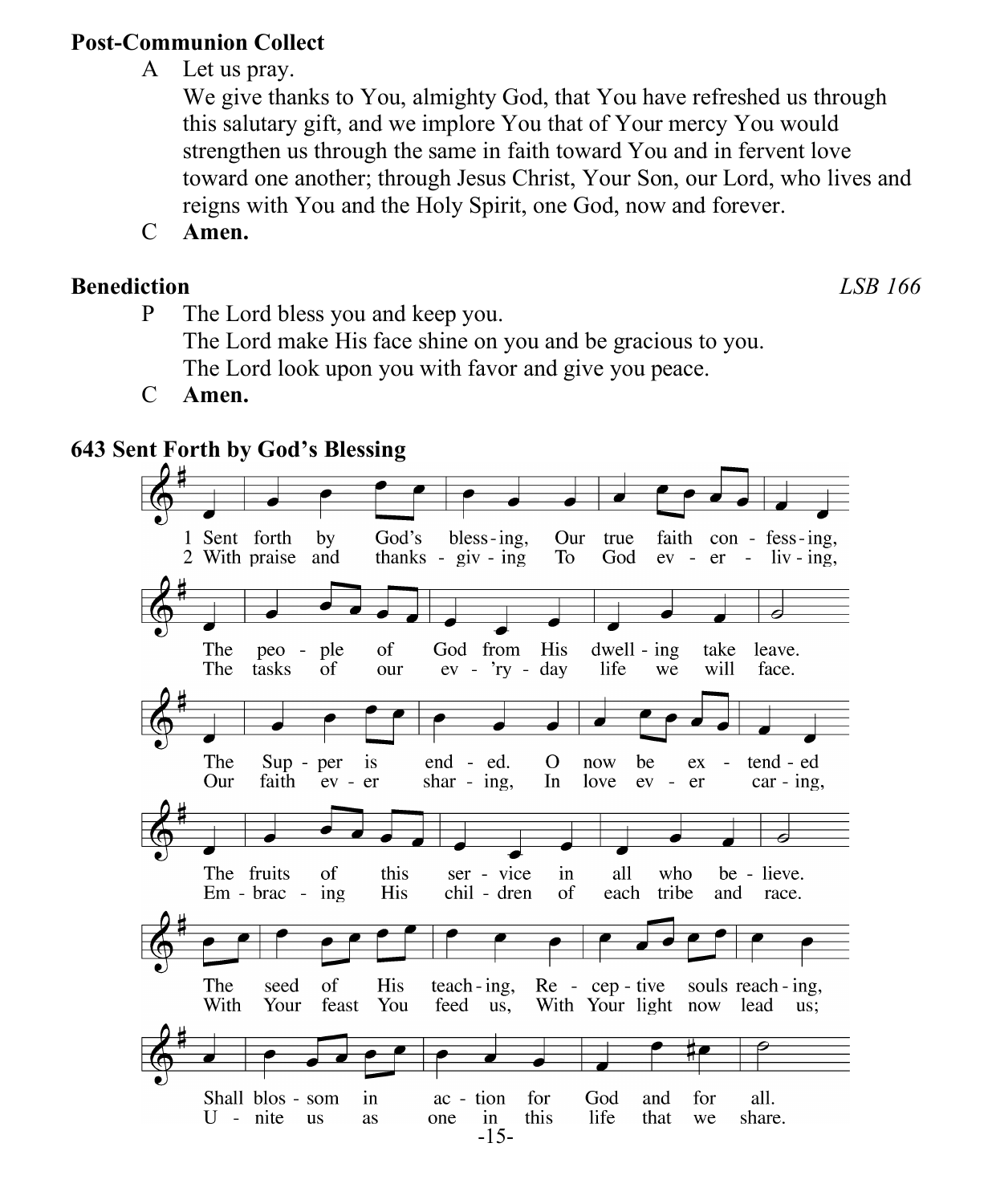

Acknowledgments: Divine Service, Setting Five from Lutheran Service Book. Unless otherwise indicated, Scripture quotations are from the ESV® Bible (The Holy Bible, English Standard Version®), copyright © 2001 by Crossway, a publishing ministry of Good News Publishers. Used by permission. All rights reserved. Created by Lutheran Service Builder © 2022 Concordia Publishing House.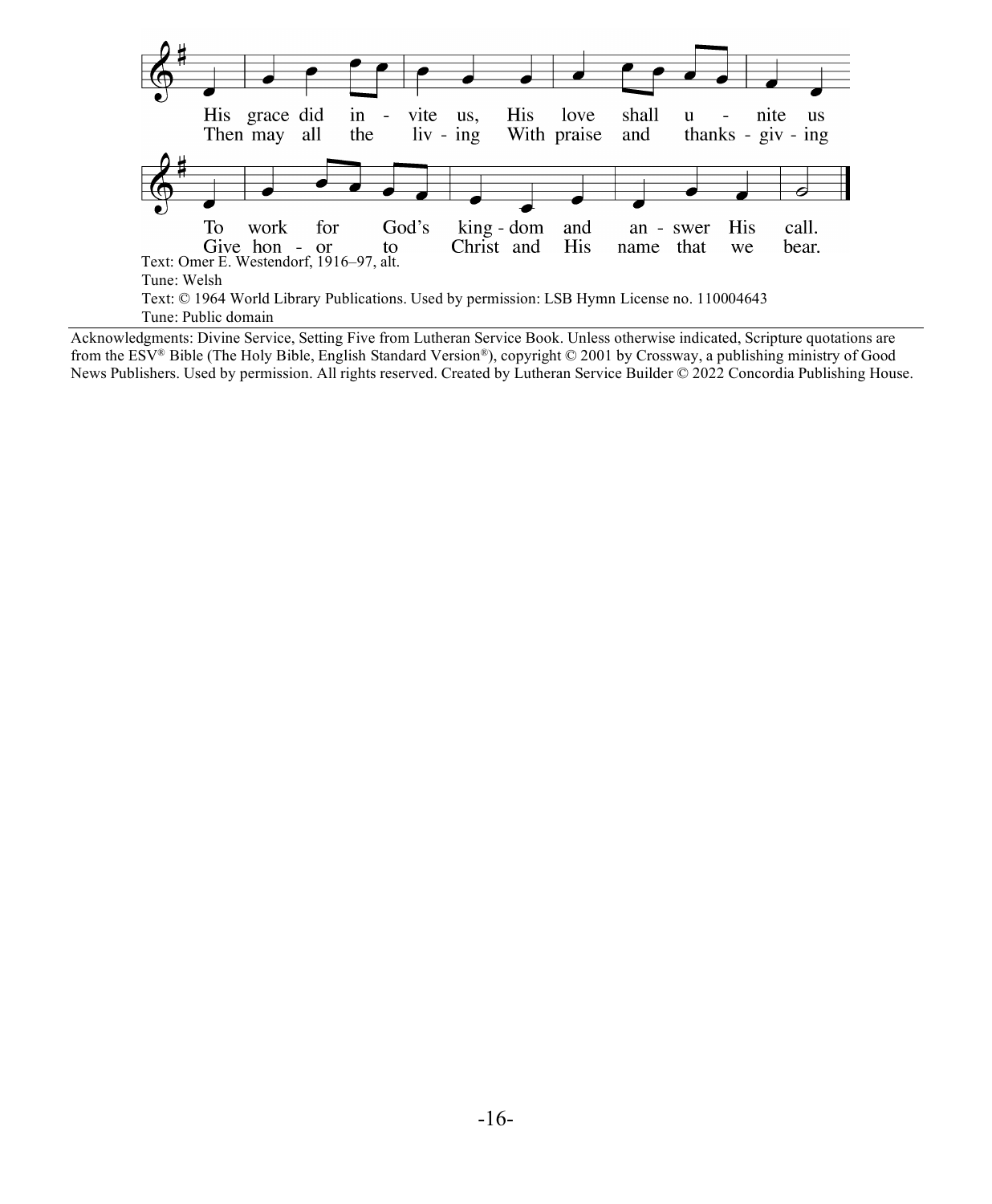# **Prayer of the Church—Ektene Form Second Sunday after Pentecost (Proper 7C) 19 June 2022**

In peace, let us pray to the Lord: **Lord, have mercy.**

For the nations of the earth, that civil leaders would repent of their rebellion against God's will and perform justice by defending the weak and punishing the guilty, that the Church may have free course to preach the Gospel, let us pray to the Lord: **Lord, have mercy.**

For the Church, that like the man formerly possessed by demons, she may boldly proclaim how much Jesus has done for her, let us pray to the Lord: **Lord, have mercy.**

For earthly fathers, that our Father from whom all fatherhood is named would give them confidence in their station and zeal for their tasks; that He would make them examples to their children of godly life and love of His Word; that He would bless their work to bring up children in the fear and instruction of the Lord; and that He would give them the comfort of His absolution over all their shortcomings, let us pray to the Lord: **Lord, have mercy.**

For the nations and those who govern them, for our own country and leaders, for our cities and communities, for good laws and faithful citizens, and for the common welfare of us all, let us pray to the Lord: **Lord, have mercy.**

For *[\_\_\_\_\_\_\_\_\_\_\_\_\_ and]* all who have requested prayer, that Jesus would attend to the afflictions that beset them as He pitied the man afflicted with an abundance of demons, let us pray to the Lord: **Lord, have mercy.**

For all who commune this day, that they would faithfully eat Christ's true body and drink His blood, given as new wine beyond all destruction, and so receive the blessing therein, let us pray to the Lord: **Lord, have mercy.**

Dear Father, You know the condition of our souls, that we frequently wander into sins, vice and danger. Hear our prayers for the sake of Christ, who defeated legions of demons so that we might receive adoption as sons; through the same Jesus Christ, Your Son, our Lord, who lives and reigns with You and the Holy Spirit, one God, now and forever. **Amen.**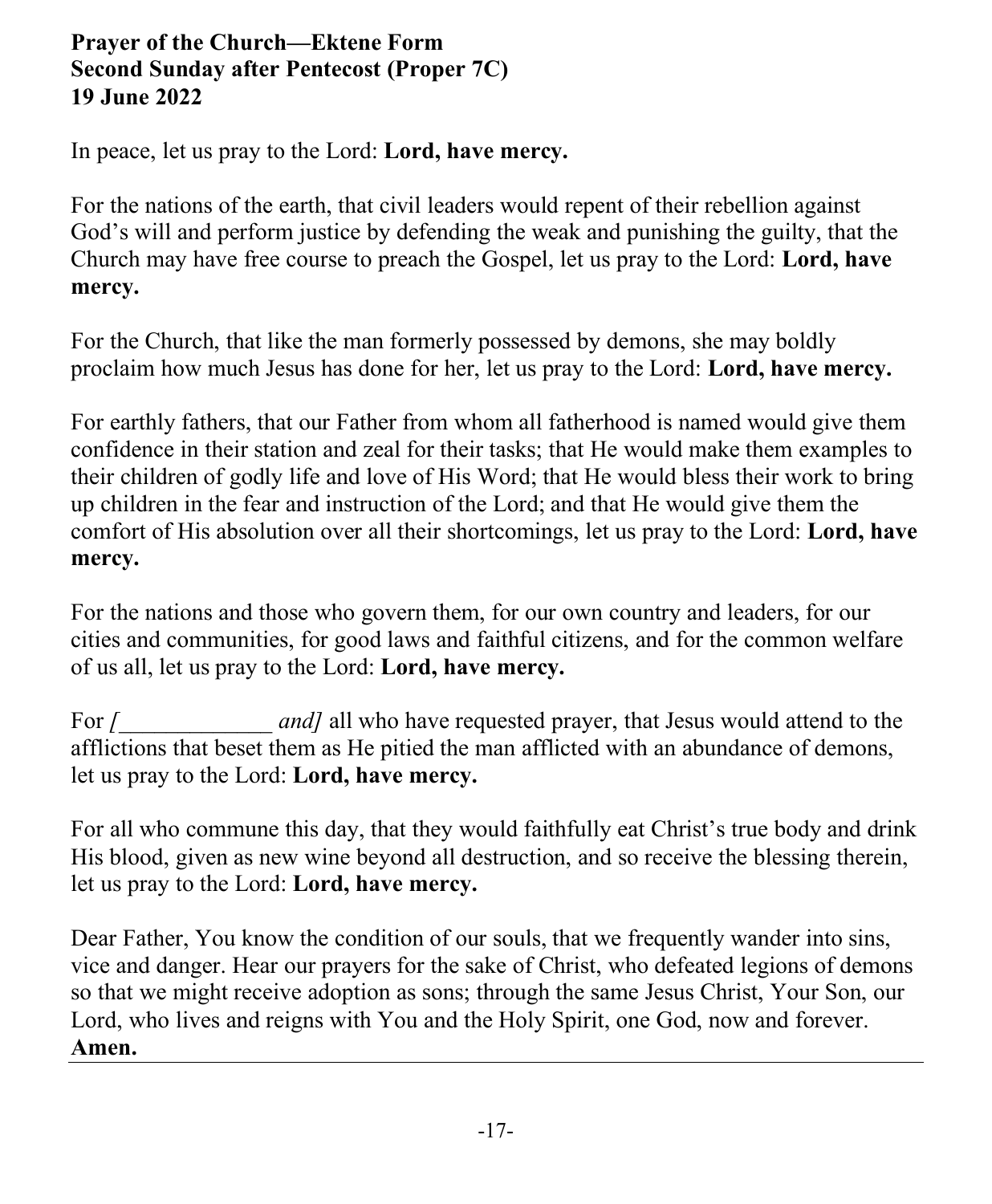# **SERVING IN WORSHIP**

| Pastor:                     | Rev. Joe Baumgarten       |
|-----------------------------|---------------------------|
| Lector:                     | <b>Grant Collins</b>      |
| Organist:                   | Linda Gurney              |
| Pianist:                    | <b>Harrison Wiesert</b>   |
| Altar Guild:                | Mary Jenkins              |
| Ushers:                     | Byron Baule, Roy Genthner |
| <b>Communion Assistant:</b> | <b>Todd Baker</b>         |
| Coffee Host:                | Board of Education        |

# **REMEMBER IN PRAYER…..**



+ Donna Geisler (knee surgery), John Stoecker, Reuben Leapaldt, Truman Baird, Luda Wiesert, Lee Bess, Alma Silberstein, Barbara Best, Philip Hahn,

- Alison Geisler (daughter of Donna Geisler), David Uberti, Jerry Moser & family and Joel Rymer (friends of Brenda Miller)
- + Homebound: Kay Johnson, Inge Smith
- + Pray for the Leaders of our Country.
- + Pray for the people of Ukraine,
- + Pray for our nation and the rest of the world as we deal with the coronavirus!
- + The U of O Student Food Pantry.

# **ALTAR FLOWERS**

The Altar Flowers are given today by Grant and Inez Collins in Celebration of their 69<sup>th</sup> Wedding Anniversary!

**NEWSLETTER DEADLINE:** The Newsletter **deadline** for submitting articles for the **July** newsletter is **Monday, June 20<sup>th</sup>**. Please submit your articles to the church office.

**CHURCH COUNCIL** - Next meeting **Tuesday, June 21st at 6:00pm.**

**Grace is hosting a drop-in Zumba class!** Friday evenings 6-7pm. Cost is \$5 per class and friends are welcome. For more information call Cyndi Baumgarten 907-687-6767.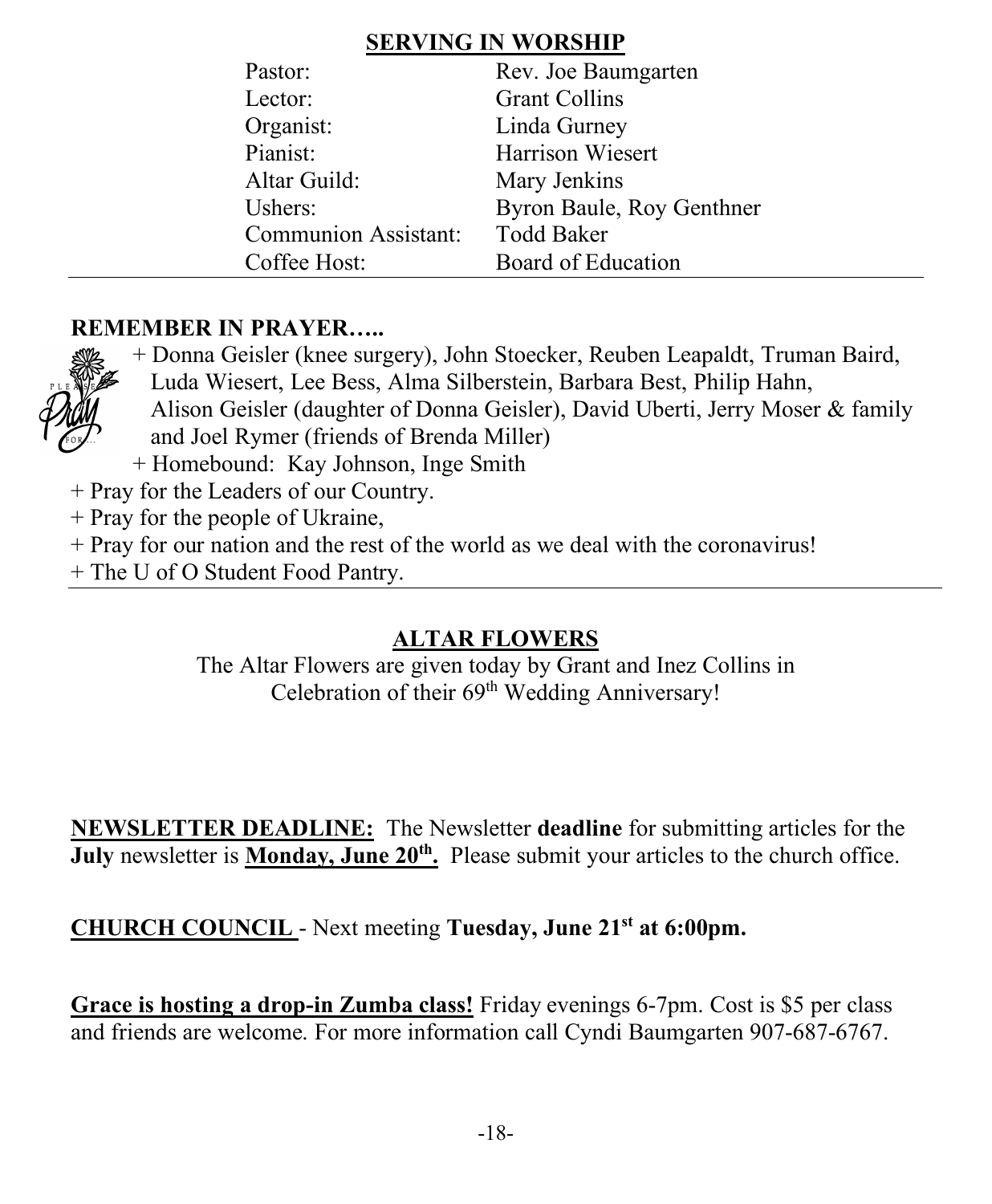# **What's Happening at Grace Next Week (June 19-June 26)**

| Today (June 19)  | <b>FATHER'S DAY</b>        |                                      |
|------------------|----------------------------|--------------------------------------|
|                  | 9:00am                     | Adult Bible Study & Sunday School    |
|                  | 10:00am                    | Sunday Worship Service               |
|                  | 11:00am                    | Coffee Time -Honoring 2022 Graduates |
|                  | 6:30 <sub>pm</sub>         | (Eugene Recorder Orchestra)          |
| Monday           | <b>NEWSLETTER DEADLINE</b> |                                      |
|                  | $7:00$ pm                  | (Eugene Concert Choir Practice)      |
| Tuesday:         | $6:00 \text{pm}$           | Church Council                       |
| Wednesday        | 10:00am                    | Women's Bible Study                  |
|                  | 3:00 <sub>pm</sub>         | U of O Food Pantry                   |
| Thursday         | 10:00am                    | Men's Bible Study                    |
|                  | 3:00 <sub>pm</sub>         | U of O Food Pantry                   |
|                  | 6:30 <sub>pm</sub>         | (Oregon Tuba Ensemble)               |
| Friday           | 10:00am                    | U of O Food Pantry clean-up          |
|                  | $6:00 \text{pm}$           | (Zumba Class)                        |
| Saturday         | 10:00am                    | New Member Class                     |
|                  | 10:00am                    | (E.A.R.S.)                           |
| Sunday (June 19) | 9:00am                     | Adult Bible Study & Sunday School    |
|                  | 10:00am                    | <b>Worship Service</b>               |
|                  | 11:00am                    | Coffee Time                          |
|                  | 6:30 <sub>pm</sub>         | (Eugene Recorder Orchestra)          |

**THE LUTHERAN WITNESS** –The Lutheran Witness magazine is a magazine of the Lutheran Church-Missouri Synod. It is a monthly publication (11 issues per year) that offers Synod news, features, columns, Q&A's, and more.

We have a group rate for The Lutheran Witness. **The cost is \$15.96/yearly**. The church is billed quarterly from Concordia Publishing House for the subscriptions we submit. **Please fill out the order form that is located on the table in the narthex (blue page)** if you want to renewal, cancel, or start a new subscription and return the form to the church office.

**Please return the form no later than June 30th and include your payment to Grace Lutheran Church** and mark in the memo for *"The Lutheran Witness Subscription".*

**Coffee Sign-up Sheet**…. There is a sign-up sheet on the table in the narthex if you would like to sign up for a coffee hour after worship on Sundays.

**Flower Chart…** There is a 2022 Flower Chart on the wall by the mailboxes. If you would like to donate flowers for the altar on Sunday mornings, please sign up on the chart and a reminder will be sent to you.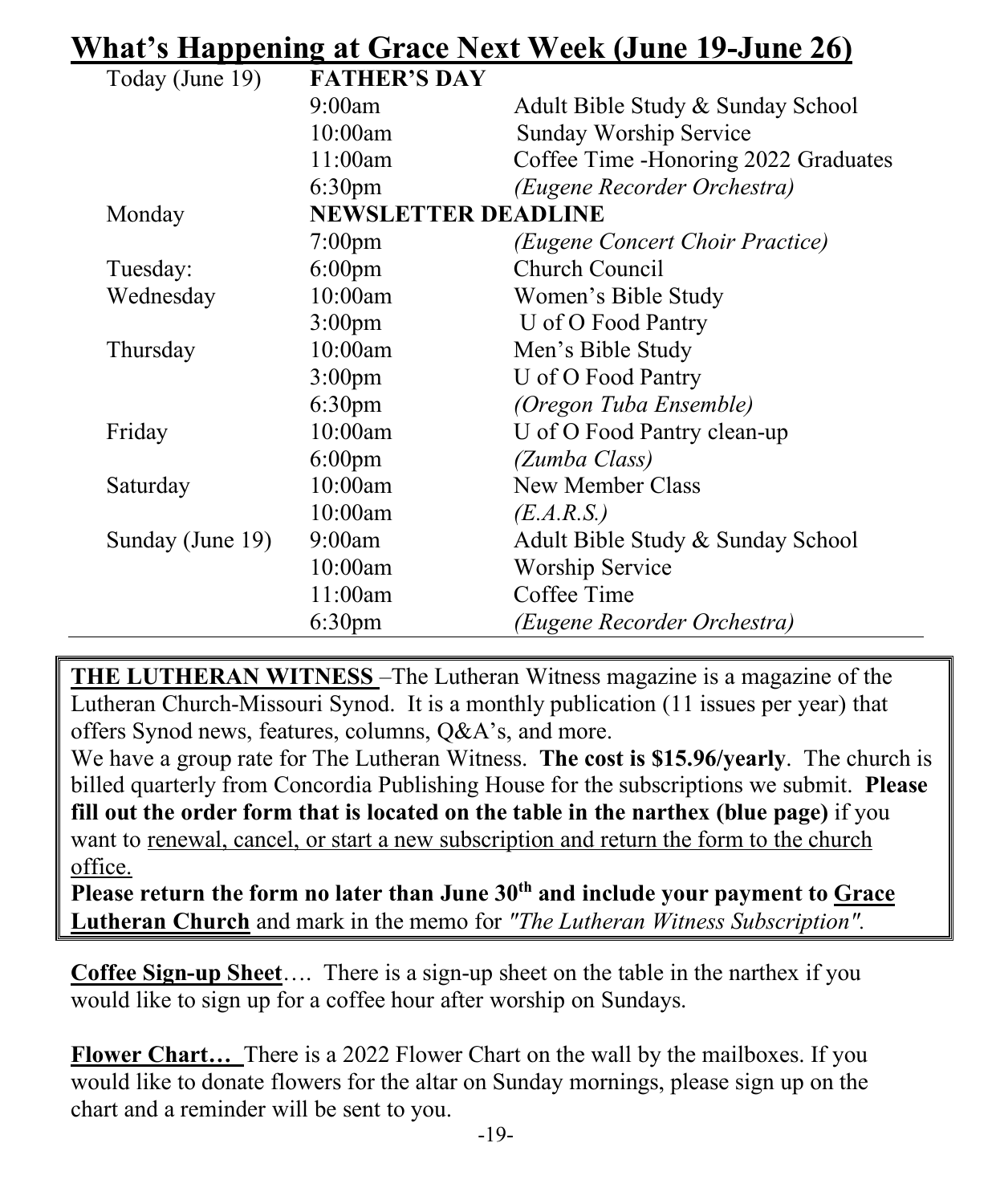# **SUMMER SUNDAY SCHOOL HAS BEGUN!**

Sunday School classes have begun for the summer. There are two "inter-age" classes: Kindergarten-4<sup>th</sup> grades and  $5<sup>th</sup>$ -8<sup>th</sup> grades. The younger children are using Augsburg Fortress curriculum called "SPARK" with time for singing, studying a Bible story, sometimes a craft. The older students doing a theme-based study with Michelle Mixon with a different topic each Sunday. We hope our families will take advantage of this program and be here on Sunday mornings June-August.

There is a sign-up sheet in the narthex as we need teachers for the younger children and an occasional substitute for Michelle for the older group. Won't you prayerfully consider signing up for a Sunday or two this summer to help nurture our little people?

# **"Learning to Be Lutheran"**

If you have been attending Grace for a while and want to become a member or simply want to know more about what being Lutheran means, please plan to attend our Learning to Be Lutheran class. We will have a class on **Saturday mornings from 10:00-11:30am and run for 4-6 weeks**, depending on the interest in the class. Coffee and snacks will be available or if you want to bring something special, please feel free to do so. No sign ups necessary, just show up. If you have questions, email Pastor Joe or call during the week. Just bring yourselves. Regular members are welcome too.

**PORTALS OF PRAYER** is a quarterly booklet that contains daily devotions and prayers. The new **April-June booklet** is available on the table in the narthex. Take one home for your daily devotions.

**MY DEVOTIONS** is a book that has daily readings for young people (or young at heart). There are also activity pages and pictures to color. If you have children or grandchildren – please take one home. They are on the table in the narthex by the mailboxes. **The book for June-August is available on the table in the narthex.** 



**The U of O Student Food Pantry is open here at Grace**. They are here for the students on Wednesday and Thursday afternoons from 4:00-6:00pm. This is great that we can supply the space that is very much needed by the students. Let's keep the Food Pantry and the volunteers in our prayers!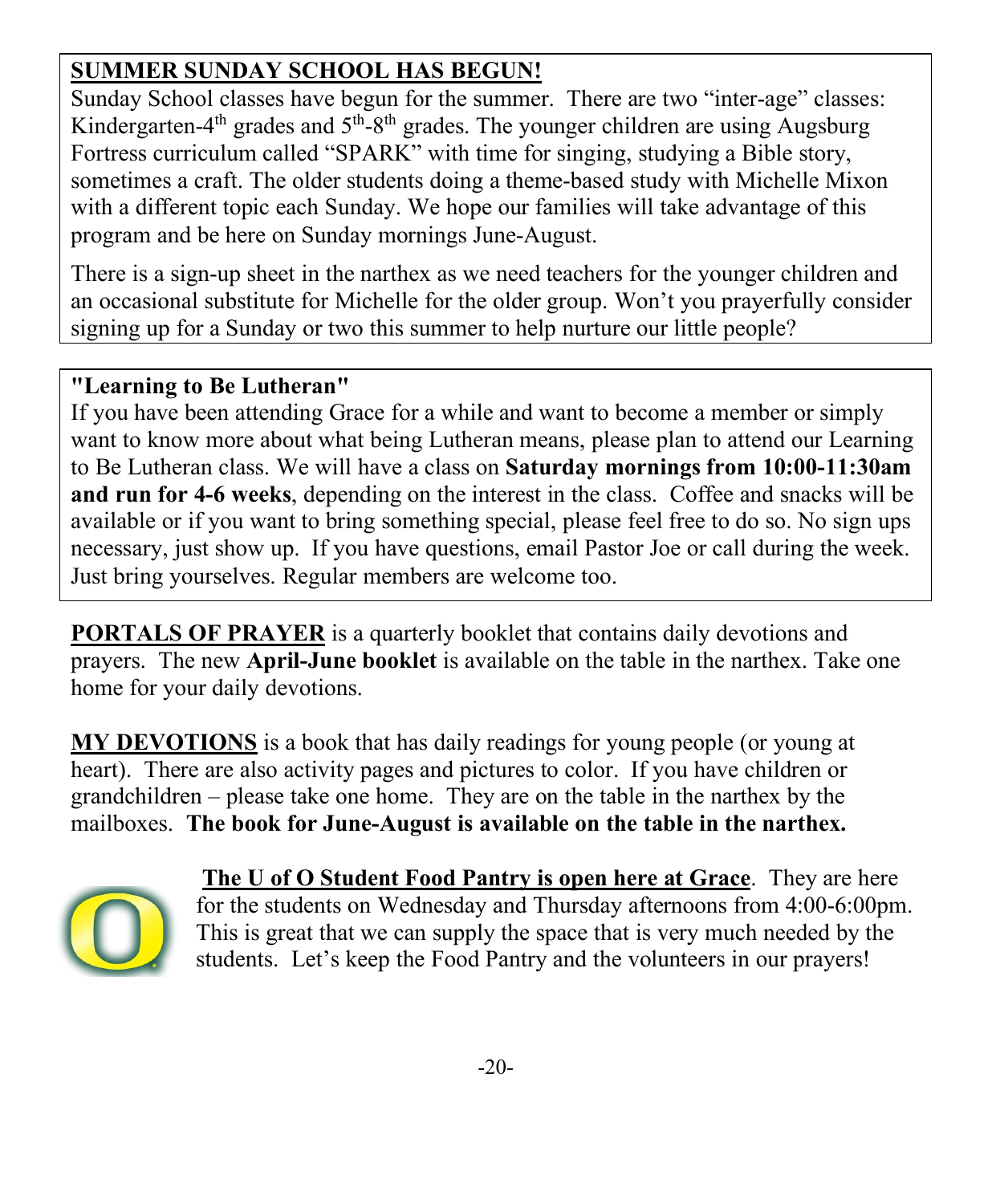# **Weekday Bible study opportunities**

A women's Zoom Bible study continues on Wednesday mornings at 10 am. We'll continue meeting through most of the summer. We are currently studying the Gospel of John. If you would like to be put on the email list to receive the Zoom link each week, contact Barb Ronne at  $\overline{\text{im}(a)}$ glchurch.org.

A men's Zoom Bible study continues on Thursday mornings at 10 am. They will also continue meeting during the summer. The men are continuing their study of the Book of Revelation. Contact Randy Ronne at  $rvr@gelchurch.org$  to be added to the email list to receive the Zoom link each week.



**Save your (redeemable 10¢) soda and water cans and plastic containers. Please do NOT put other plastics or cans in the boxes.** Two boxes are in the narthex. All donations will be given to Dove Medical. This is an ongoing project. Thank you.

**Construction Notice:** The City of Eugene has contracted with Wildish Construction for the road improvements to East  $17<sup>th</sup>$  Avenue from Oak St. to Alder St. Work is scheduled to start on 2/28/22 and be completed by 7/15/22. Work will include replacement of sidewalk ramps, storm drain revisions, concrete intersections at East  $17<sup>th</sup>$  to Oak and repaving of East  $17<sup>th</sup>$ . Portions of each road will be closed at various times and at times onstreet parking will not be allowed. Please watch for construction signage to direct pedestrian and vehicle traffic.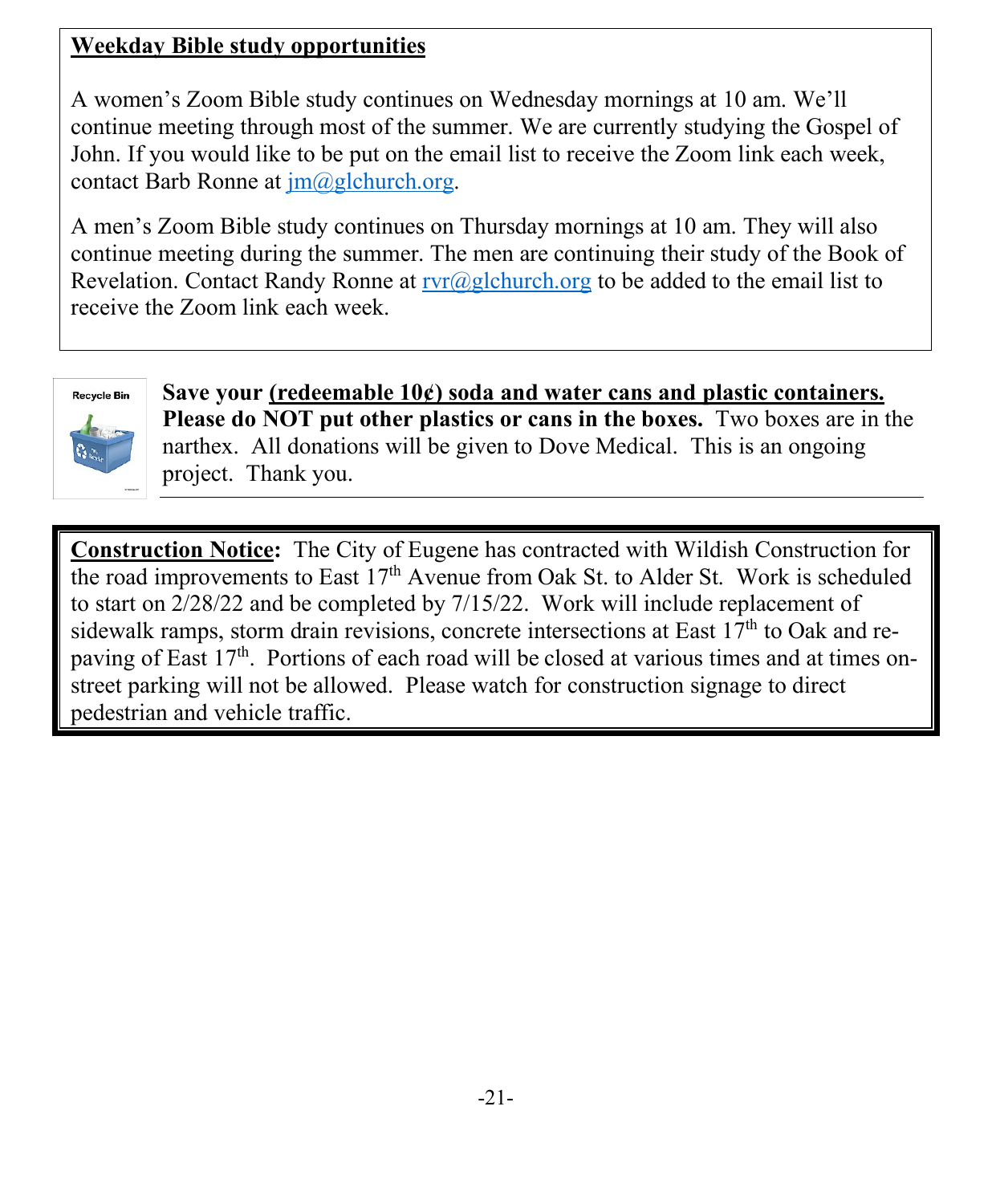### \*\*\*\*\*\*\*\*\*\*\*\*\*\*\*\*\*\*\*\*\*\*\*\*\*\*\*\*\*\*\*\*\*\*\*\*\*\*\*\*\*\*\*\*\*\*\*\*\*\*\*\*\*\*\*\*\*\*\*\*\*\*\*\*\*\*\*\*\*\*\*\*

# **GRACE 102nd ANNIVERSARY CELEBRATION – coming up**!

On **November 6, 2022** we will be celebrating our  $102<sup>nd</sup>$  anniversary here at Grace – since we were unable to have the celebration for our  $100<sup>th</sup>$  that had been planned for October 2020.

There are "save the date" postcards about the anniversary in everyone's church mailbox: **one for each of you** along with some **extras for each of you to share with other people** who might be interested in attending (or at least being informed about our anniversary plans) that you can mail or deliver personally. Postcards were already mailed out to each of our Circuit congregations, past pastors, interim pastors, DCEs, LIFE staff.

There are also additional postcards on the long table in the narthex if you need more to share **OR** if you don't need any extras to distribute, you can return the extras from your mailbox to the stack for others to pick up. *(Please don't just toss or recycle them.)*

There will be more information from the Grace 102<sup>nd</sup> Anniversary Planning Task Force as the celebration date draws closer. It's exciting that -- God willing -- we will be able to celebrate this momentous occasion in the fall!

\*\*\*\*\*\*\*\*\*\*\*\*\*\*\*\*\*\*\*\*\*\*\*\*\*\*\*\*\*\*\*\*\*\*\*\*\*\*\*\*\*\*\*\*\*\*\*\*\*\*\*\*\*\*\*\*\*\*\*\*\*\*\*\*\*\*\*\*\*\*\*\*

## \*\*\*\*\*\*\*\*\*\*\*\*\*\*\*\*\*\*\*\*\*\*\*\*\*\*\*\*\*\*\*\*\*\*\*\*\*\*\*\*\*\*\*\*\*\*\*\*\*\*\*\*\*\*\*\*\*\*\*\*\*\*\*\*\*\*\*\*\*\*\*\*

# **TO LONG-TIME GRACE CONGREGATION MEMBERS**:

Our 102nd Grace Lutheran Church anniversary celebration is scheduled for Sunday, November 6, 2022 (since we weren't able to celebrate our  $100<sup>th</sup>$  anniversary due to the pandemic). I am trying to compile some past information for history displays listing our past church secretaries and church organists as well as music and choir directors over the years and need some names and dates during the early days of the church that I'm hoping some of you long-time members might know. Please share what you might know with Paula Walker, 541-914-2239 or at gwalker 512@comcast.net or in person. Thank you!

Paula Walker (a member of the 102nd Anniversary Celebration Task Force)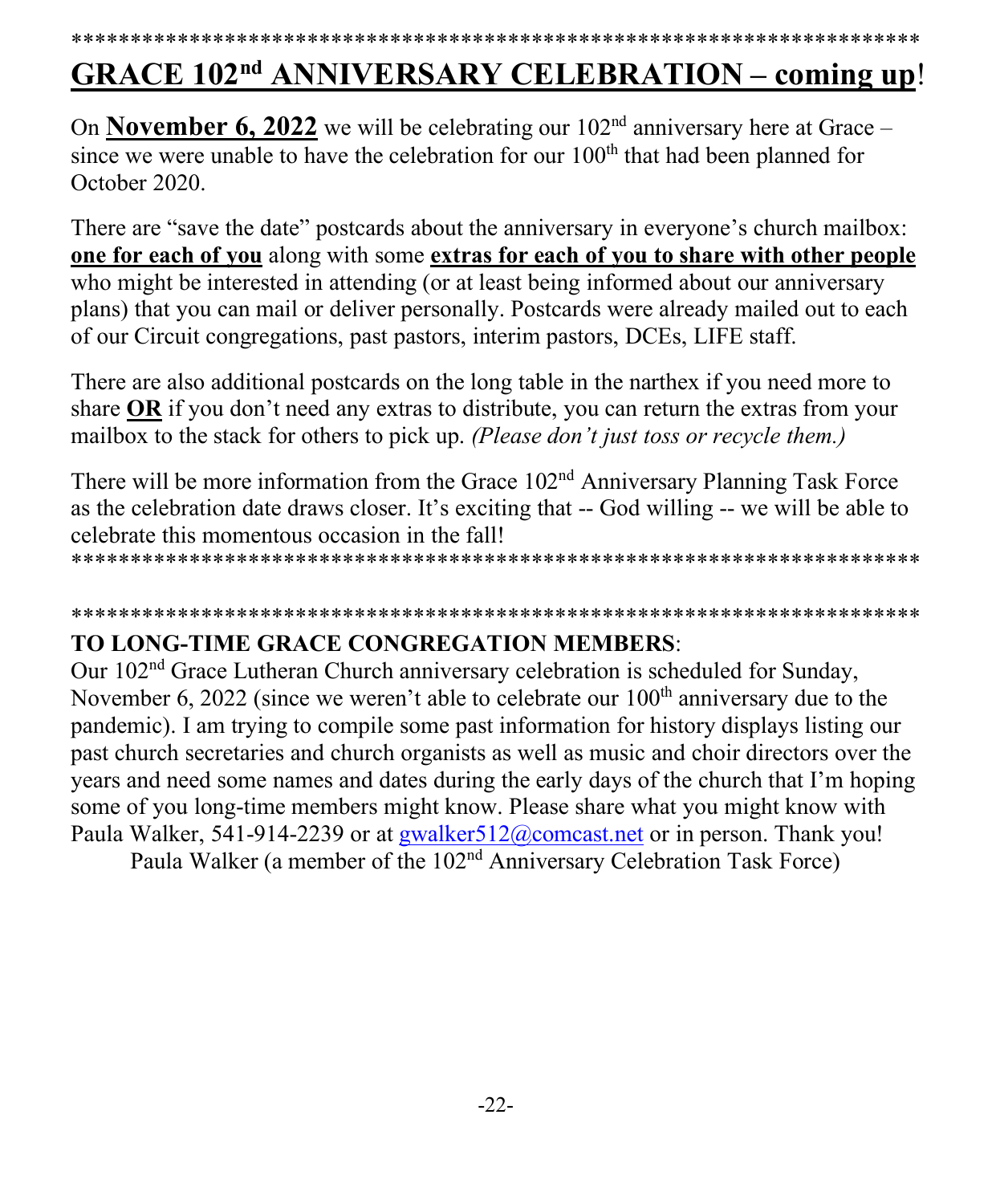# **CHURCH SECRETARIES**

1938 - 1961: Pastor Maier did his own bulletin typing and mimeographing (as well as hand writing his sermons). His daughter, Ruth Maier, helped some of the later years typing bulletins and/or his sermons. There was no other church staff until his last ten years as Grace' when Pastor Maier sometimes had a vicar.

- 1961 1963: *Did the church have a church secretary?*
- 1963 1981: Beth Fredricks
- 1981 2001: Arlyce Wolf
- 1995: Mary Smith (newsletter editor)
- 1995 2000: Paula Walker (newsletter editor)
- 1999 : Candace Voelsch (assistant secretary)
- 2001 present: Peggy Johnson

Church Organists, Music Directors, Vocal Choir Directors. **I know there were occasionally children's choirs in the past and assume there were vocal choirs, but I have no information about the directors "way back when".** (I directed a children's choir for one year in 1975 I believe, but there were others as well.)

# CHURCH ORGANISTS/ CHURCH MUSIC/CHOIR DIRECTORS

- 19\_\_ 1992: Marla Lowen (Church Organist)
- 19\_\_ 1992: Richard Lowen (Music Director (?) and Vocal Choir Director)
- 1986 1997: Cindi Bartels (Handbell Choir Director)
- 1992 1997: Cindi Bartels (Vocal Choir Director)
- 1992 present: Linda Gurney (Music Director, Church Organist)
- 1997 present: Linda Gurney (Handbell Choir Director)
- 1992 2013: Olivia Hunt Spangler (Church Organist)
- 1997 2013: Olivia Hunt Spangler (Vocal Choir Director)
- 2013 present: Paula Walker (Vocal Choir Director) \*\*\*\*\*\*\*\*\*\*\*\*\*\*\*\*\*\*\*\*\*\*\*\*\*\*\*\*\*\*\*\*\*\*\*\*\*\*\*\*\*\*\*\*\*\*\*\*\*\*\*\*\*\*\*\*\*\*\*\*\*\*